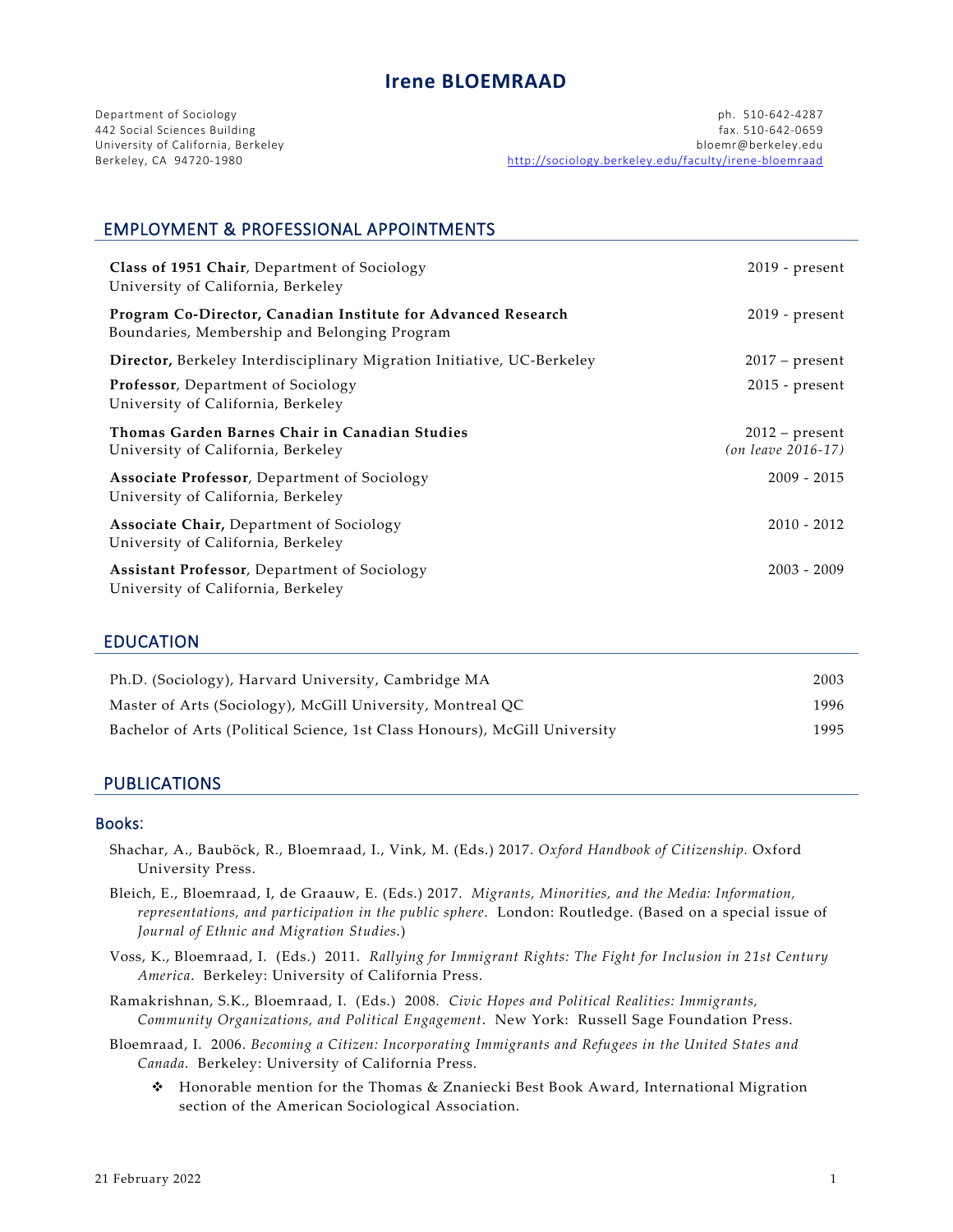#### Editor of Special Journal Issues and Symposia:

- Special issue on "The U.S. Pro-Immigrant Movement: Political Mobilisation since the 2006 Immigration Protests." 2020. *Journal of Ethnic and Migration Studies,* 46(4). Co-edited with Kim Voss.
- Special issue on "Migrants, Minorities and the Media." 2015. *Journal of Ethnic and Migration Studies,*  41(6). Co-edited with Erik Bleich and Els de Graauw.
- Special issue on "Multiculturalism During Challenging Times." 2015. *American Behavioral Scientist,* 59(6). Co-edited with Eddy S. Ng.
- Symposium on "Citizenship Studies and Disciplinary Conventions: (How) Do They Matter?" 2014. *Migration and Citizenship* newsletter, American Political Science Association, Migration and Citizenship section.
- Symposium on "Immigrant and Ethnic Minority Representation in Europe." 2013. *West European Politics*, 36(3). Co-edited with Karen Schönwälder.
- Special issue on "Immigrant Incorporation in Urban Politics." 2013. *European Political Science*, 12(4). Co-edited with Karen Schönwälder.

### Journal articles:

- Bloemraad, I., Chaudhary, A.R., & Gleeson, S. 2022. ["Immigrant Organizations.](https://www.annualreviews.org/doi/pdf/10.1146/annurev-soc-030420-015613)" *Annual Review of Sociology* 48: 5: 1-23.
- Ren, C., Bloemraad, I. 2022. ["New Methods and the Study of Vulnerable Groups: Using Machine](https://journals.sagepub.com/doi/pdf/10.1177/23780231221076992)  [Learning to Identify Immigrant-Oriented Nonprofit Organizations.](https://journals.sagepub.com/doi/pdf/10.1177/23780231221076992)" *Socius* 8: 1-14.
- Bloemraad, I. 2022. ["Claiming membership: boundaries, positionality, US citizenship, and what it means](https://www.tandfonline.com/doi/full/10.1080/01419870.2021.1986225)  [to be American.](https://www.tandfonline.com/doi/full/10.1080/01419870.2021.1986225)" *Ethnic and Racial Studies* 45(6).
- Bloemraad, I., Menjívar, C. 2022. ["Precarious Times, Professional Tensions: The Ethics of Migration](https://doi.org/10.1177%2F01979183211014455)  [Research and the Drive for Scientific Accountability.](https://doi.org/10.1177%2F01979183211014455)" *International Migration Review* 56(1): 4-32.
- Reed, H.E., Kraly, E.P. & Bloemraad, I. 2021. ["The Role of Demographic Research in Promoting Refugee](https://doi.org/10.1177%2F23315024211040024)  [Resettlement and Integration in the United States.](https://doi.org/10.1177%2F23315024211040024)" *Journal of Migration and Hunan Security* 9(3): 113-24.
- Bloemraad, I., Voss, K. 2020. ["Movement or Moment? Lessons from the pro-immigrant movement in the](https://www.tandfonline.com/doi/full/10.1080/1369183X.2018.1556447)  [United States and contemporary challenges.](https://www.tandfonline.com/doi/full/10.1080/1369183X.2018.1556447)" *Journal of Ethnic and Migration Studies.* 46(4): 683-704.
- Voss, K., Silva, F., Bloemraad, I. 2020. ["The Limits of Rights: Claims-making on Behalf of Immigrants.](https://www.tandfonline.com/doi/full/10.1080/1369183X.2018.1556463)" *Journal of Ethnic and Migration Studies.* 46(4): 791-819.
- Bloemraad, I., Kymlicka, W., Lamont, M., Son Hing, L.S. 2019. "Membership Without Social Citizenship? [Deservingness & Redistribution as Grounds for Equality.](https://www.amacad.org/publication/membership-without-social-citizenship-deservingness-redistribution-grounds-equality)" *Daedalus* 148(3): 73-104.
- Warikoo, N., Bloemraad, I. 2018. "Economic Americanness and Defensive Inclusion: Social Location and [Young Citizens' Conceptions of National Identity.](https://doi.org/10.1080/1369183X.2017.1329006)" *Journal of Ethnic and Migration Studies*. 44(5): 736-53.
- Bloemraad, I. 2018. ["Theorizing Citizenship as Claims-Making.](http://www.tandfonline.com/eprint/7gFa9cNJYNnA7v4wgZG9/full)" *Journal of Ethnic and Migration Studies* 44(1): 4-26.
- Bloemraad, I., Sheares, A. 2017. ["Understanding Membership in a World of Global Migration: \(How\)](https://authorservices.wiley.com/api/pdf/fullArticle/14605942)  [Does Citizenship Matter?"](https://authorservices.wiley.com/api/pdf/fullArticle/14605942) *International Migration Review* 51(4): 823-867.
- de Graauw, E., Bloemraad, I. 2017. [Working Together: Building Successful Policy and Program](http://cmsny.org/publications/jmhs-working-together/)  [Partnerships for Immigrant Integration.](http://cmsny.org/publications/jmhs-working-together/) *Journal on Migration and Human Security* 5(1): 105-123.
- Bloemraad, I., Sarabia, H., Fillingim, A. 2016. ["Staying out of Trouble" and Doing what is "Right:"](http://abs.sagepub.com/cgi/reprint/60/13/1534.pdf?ijkey=U2wG2YoF7E90Xz0&keytype=finite)  [Citizenship Acts, Citizenship Ideals and the Effects of Legal Status on Second-Generation Youth.](http://abs.sagepub.com/cgi/reprint/60/13/1534.pdf?ijkey=U2wG2YoF7E90Xz0&keytype=finite) *American Behavioral Scientist* 60(13) 1534–1552.
- Bloemraad, I., Terriquez, V. 2016. [Cultures of Engagement: The Organizational Foundations of](http://www.sciencedirect.com/science/article/pii/S0277953616300582)  [Advancing Health in Low-Income Communities of Color.](http://www.sciencedirect.com/science/article/pii/S0277953616300582) *Social Science and Medicine* 165: 214-222.
- Bloemraad, I., Silva, F., Voss, K. 2016. [Rights, Economics or Family? Frame Resonance, Political](http://sociology.berkeley.edu/sites/default/files/faculty/bloemraad/Bloemraad_Silva_Voss_Rts_Economics_Family_2016.pdf)  [Ideology and the Immigrant Rights Movement.](http://sociology.berkeley.edu/sites/default/files/faculty/bloemraad/Bloemraad_Silva_Voss_Rts_Economics_Family_2016.pdf) *Social Forces* 94(4): 1647-1674.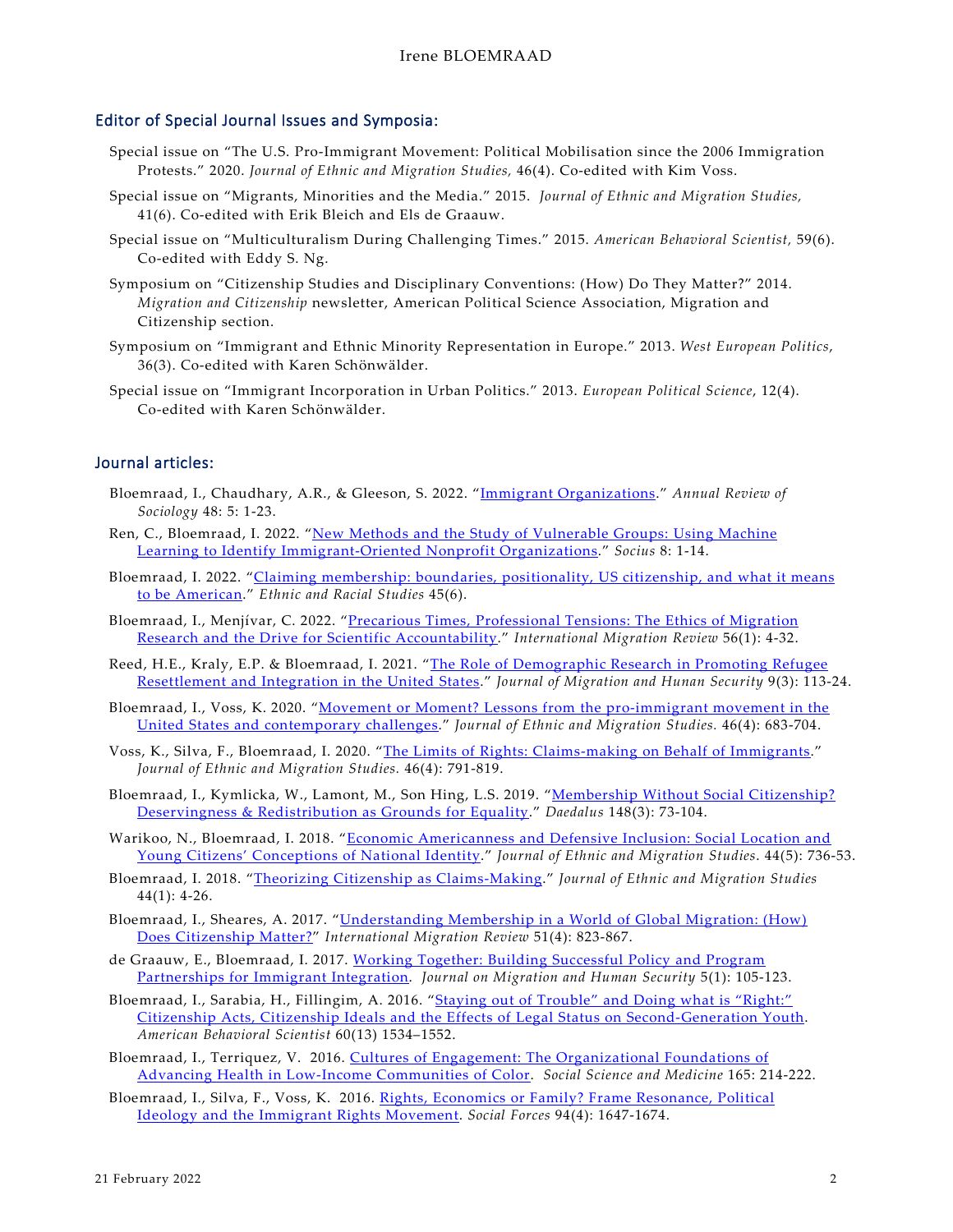- Hamlin, R., Bloemraad, I., de Graauw, E. 2016. [Political Stories: Media Narratives of Political](http://www.tandfonline.com/doi/abs/10.1080/21565503.2015.1065751)  [Participation by Asian Immigrants in the United States and Canada.](http://www.tandfonline.com/doi/abs/10.1080/21565503.2015.1065751) *Politics, Groups and Identities.* 4(3): 425-443.
- Bloemraad, I. 2015. Theorizing and Analyzing Citizenship in Multicultural Societies. *The Sociological Quarterly*. 56(4): 591-606.
- Fox, C., Bloemraad, I. 2015. [White by Law, Not in Practice: Explaining the Gulf in Citizenship](http://sociology.berkeley.edu/sites/default/files/faculty/bloemraad/Fox_Bloemraad_White_by_Law_Natz_Social_Forces_2015.pdf)  [Acquisition between Mexican and European Immigrants, 1930.](http://sociology.berkeley.edu/sites/default/files/faculty/bloemraad/Fox_Bloemraad_White_by_Law_Natz_Social_Forces_2015.pdf) *Social Forces* 94(1): 181-207.
- Bloemraad, I., de Graauw, E., Hamlin, R. 2015. [Immigrants in the Media: Civic Visibility in the United](http://sociology.berkeley.edu/sites/default/files/faculty/bloemraad/Bloemraad_deGraauw_Hamlin_Civic_Visibility_JEMS_2015.pdf)  [States and Canada.](http://sociology.berkeley.edu/sites/default/files/faculty/bloemraad/Bloemraad_deGraauw_Hamlin_Civic_Visibility_JEMS_2015.pdf) *Journal of Ethnic and Migration Studies*. 41(6): 874-896.

#### Reprinted in:

*Migrants, Minorities, and the Media: Information, representations, and participation in the public sphere*. Bleich, E., Bloemraad, I, de Graauw, E., eds. London: Routledge, 2017.

Bleich, E., Bloemraad, I, de Graauw, E. 2015. [Migrants, Minorities and the Media: Information, Represent](https://doi.org/10.1080/1369183X.2014.1002197)[ations and Participation in the Public Sphere.](https://doi.org/10.1080/1369183X.2014.1002197) *Journal of Ethnic and Migration Studies*. 41(6): 857-873. Reprinted in:

*Migrants, Minorities, and the Media: Information, representations, and participation in the public sphere*. Bleich, E., Bloemraad, I, de Graauw, E., eds. London: Routledge, 2017.

- Ng, E.S., Bloemraad, I. 2015. A SWOT Analysis of Multiculturalism in Canada, Europe, Mauritius, and South Korea. *American Behavioral Scientist*. 59(6): 619-636.
- Ysseldyk, R., Talebi, M., Matheson, K., Bloemraad, I., and Anisman, H. 2014. Religious Discrimination as a Dual Threat to Beliefs and Social Identity: Implications for Support-seeking, Civic Engagement, and Political Consciousness. *Journal of Social and Political Psychology* 2(1): 347-376.
- Bloemraad, I., Wright, M. 2014. "Utter Failure" [or Unity out of Diversity? Debating and Evaluating](http://sociology.berkeley.edu/sites/default/files/faculty/bloemraad/Bloemraad_Wright_Debating_Multiculturalism_2014.pdf)  [Policies of Multiculturalism.](http://sociology.berkeley.edu/sites/default/files/faculty/bloemraad/Bloemraad_Wright_Debating_Multiculturalism_2014.pdf) *International Migration Review* 48(S1): S292-S334.
- de Graauw, E., Gleeson, S., Bloemraad, I. 2013. [Funding Immigrant Organizations: Suburban Free](http://sociology.berkeley.edu/sites/default/files/faculty/bloemraad/deGraauw_Gleeson_Bloemraad_Funding_Imm_Orgs_2013.pdf)[riding and Local Civic Presence.](http://sociology.berkeley.edu/sites/default/files/faculty/bloemraad/deGraauw_Gleeson_Bloemraad_Funding_Imm_Orgs_2013.pdf) *American Journal of Sociology* 119(1): 75-130.
- Bloemraad, I., Provine, D.M. 2013. [Immigrants and Civil Rights in Cross-National Perspective: Lessons](http://www.academia.edu/5080903/Comparative_Migration_Studies_Inaugural_Issue_1_1_FULL_PDF)  [from North America.](http://www.academia.edu/5080903/Comparative_Migration_Studies_Inaugural_Issue_1_1_FULL_PDF) *Journal of Comparative Migration Studies* 1(1): 45-68.
- Chung, A., Bloemraad, I., Tejada, K. 2013. [Reinventing an Authentic "Ethnic" Politics: Ideology and](http://sociology.berkeley.edu/sites/default/files/faculty/bloemraad/Chung_Bloemraad_TP_Authentic_Ethnic_Politics_2013.pdf)  [Organizational Change in Koreatown and Field's Corner.](http://sociology.berkeley.edu/sites/default/files/faculty/bloemraad/Chung_Bloemraad_TP_Authentic_Ethnic_Politics_2013.pdf) *Ethnicities*. 13(6): 838–862.
- Bloemraad, I. 2013. [The Promise and Pitfalls of Comparative Research Design in the Study of](http://migration.oxfordjournals.org/cgi/reprint/mns035?)  [Migration.](http://migration.oxfordjournals.org/cgi/reprint/mns035?) *Migration Studies* 1(1): 27-46.
- Schönwälder, K., Bloemraad, I. 2013. Extending Urban Democracy? The Immigrant Presence in European Electoral Politics. Introduction to special symposium on "Immigrant Incorporation in Urban Politics." *European Political Science* 12(4): 448-454.
- Bloemraad, I. 2013. [Accessing the Corridors of Power: Puzzles and Pathways to Understanding](http://sociology.berkeley.edu/sites/default/files/faculty/bloemraad/Bloemraad_Corridors_of_Power_2013.pdf)  [Minority Representation.](http://sociology.berkeley.edu/sites/default/files/faculty/bloemraad/Bloemraad_Corridors_of_Power_2013.pdf) *West European Politics* 36(3): 652-670.
- Bloemraad, I., Schönwälder, K. 2013. [Immigrant and Ethnic: Minority Representation in Europe:](http://sociology.berkeley.edu/sites/default/files/faculty/bloemraad/Bloemraad_Schoenwaelder_WEP_Intro_2013.pdf)  [Conceptual Challenges and Theoretical Approaches.](http://sociology.berkeley.edu/sites/default/files/faculty/bloemraad/Bloemraad_Schoenwaelder_WEP_Intro_2013.pdf) *West European Politics* 36(3): 564-579.
- Gleeson, S., Bloemraad I. 2013. [Assessing the Scope of Immigrant Organizations:](http://sociology.berkeley.edu/sites/default/files/faculty/bloemraad/Gleeson_Bloemraad_Scope_Imm_Orgs_NVSQ_2013.pdf) Official Undercounts [and Actual Underrepresentation.](http://sociology.berkeley.edu/sites/default/files/faculty/bloemraad/Gleeson_Bloemraad_Scope_Imm_Orgs_NVSQ_2013.pdf) *Nonprofit and Voluntary Sector Quarterly* 42(2): 346-370.
- Bloemraad, I. 2013. [Being American / Becoming American: Birthright](http://sociology.berkeley.edu/sites/default/files/faculty/bloemraad/Bloemraad_Being_Becoming_American_2013.pdf) Citizenship and Immigrants' [Membership in the United States.](http://sociology.berkeley.edu/sites/default/files/faculty/bloemraad/Bloemraad_Being_Becoming_American_2013.pdf) *Studies in Law, Politics and Society* 60: 55-84.

Revised and updated version reprinted as:

Bloemraad, I. 2014. "Ascriptive" Citizenship and Being American: Race, Birthplace and Immigrants' Membership in the United States. In *The Nation and Its Peoples: Citizens, Denizens, Migrants*, edited by John Park and Shannon Gleeson. Routledge.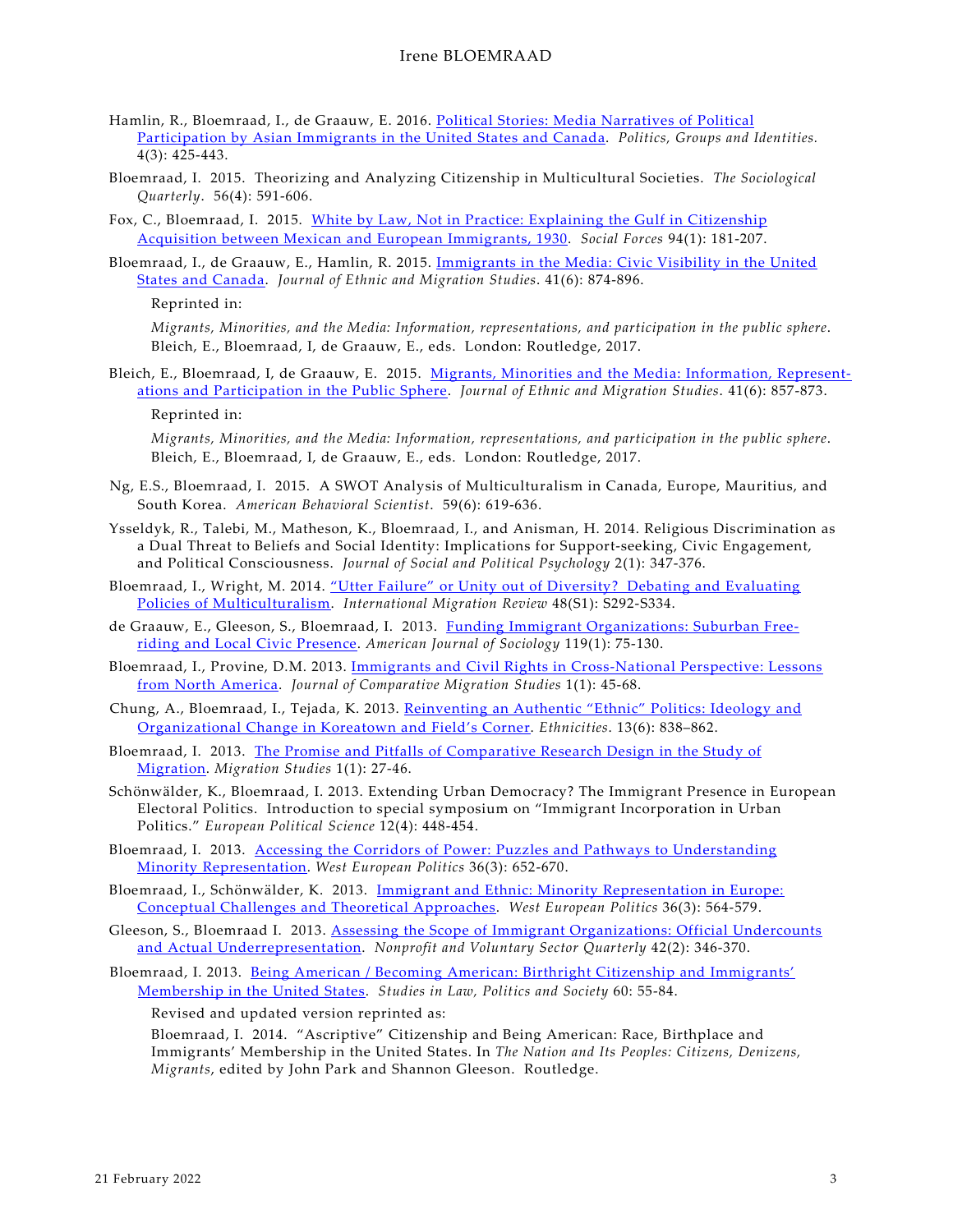- Wright, M., Bloemraad, I. 2012. Is There a Trade-off [Between Multiculturalism and Socio-Political](http://journals.cambridge.org/repo_A85dsAII)  [Integration? Policy Regimes and Immigrant Incorporation in Comparative Perspective.](http://journals.cambridge.org/repo_A85dsAII) *Perspectives on Politics* 10(1): 77-95.
	- Best Article Award, Migration and Citizenship Section, American Political Science Association
- Bloemraad, I. 2011. ["Two Peas in a Pod," "Apples and Oranges," and other Food Metaphors:](https://doi.org/10.1177/0002764211407844)  [Comparing Canada and the United States.](https://doi.org/10.1177/0002764211407844)" *American Behavioral Scientist* 55(9): 1131-1159.
- Kesler, C., Bloemraad, I. 2010. [Does Immigration Erode Social Capital? The Conditional Effects of](http://journals.cambridge.org/repo_A77TWbBP)  [Immigration-Generated Diversity on Trust, Membership,](http://journals.cambridge.org/repo_A77TWbBP) and Participation across 19 Countries, [1981-2000.](http://journals.cambridge.org/repo_A77TWbBP) *Canadian Journal of Political Science* 43(2): 319-347.

Reprinted in:

*Migration and Diversity*, Steven Vertovec, ed. Cheltenham, UK: Edward Elgar Publishing, 2014.

- Wolgin, P., Bloemraad, I. 2010. ["Our Gratitude to Our Soldiers": Military Spouses, Family Re](https://doi.org/10.1162/jinh.2010.41.1.27)[unification, and Postwar Immigration Reform.](https://doi.org/10.1162/jinh.2010.41.1.27) *Journal of Interdisciplinary History* 41(1): 27-60.
- Bloemraad, I., Trost, C. 2008. It's a Family Affair: Inter-generational Mobilization in the Spring 2006 [Protests.](http://sociology.berkeley.edu/sites/default/files/faculty/bloemraad/Behavioral_Scientist_Bloemraad_Trost_Feb_6_08.pdf) *American Behavioral Scientist* 52(4): 507-532.

Revised and updated version reprinted as:

Bloemraad, I., Trost, C. 2011. It's a Family Affair: Inter-generational Mobilization in the Spring 2006 Protests. Pp. 180-197 in *Rallying for Immigrant Rights*, edited by Kim Voss and Irene Bloemraad. Berkeley: University of California Press.

Bloemraad, I. Korteweg, A., Yurdakul, G. 2008. [Citizenship and Immigration: Multiculturalism,](http://arjournals.annualreviews.org/eprint/uGDBtJtzk6srFtUMuJCc/full/10.1146/annurev.soc.34.040507.134608)  [Assimilation, and Challenges to the Nation-State.](http://arjournals.annualreviews.org/eprint/uGDBtJtzk6srFtUMuJCc/full/10.1146/annurev.soc.34.040507.134608) *Annual Review of Sociology* 34: 153-179.

Reprinted as:

"Staatsbürgerschaft und Einwanderung: Assimilation, Multikulturalismus und der Nationalstaat." In *Georg Simmel und die aktuelle Stadtforschung Interdisziplinäre Betrachtungen zu Dichte, Diversität und Dynamik der Großstadt,* edited by Astrid O. Sundsboe, Majken Bieniok & Harald A. Mieg. Berlin, Germany: Georg Simmel Center for Metropolitan Research, Humboldt University. (German translation.)

"Staatsbürgerschaft und Einwanderung: Assimilation, Multikulturalismus und der Nationalstaat." Pp. 13-46 in *Staatsbürgerschaft, Migration und Minderheiten: Inklusion und Ausgrenzungsstrategien im Vergleich*, edited by Gökce Yurdakul and Y. Michal Bodemann. Weisbaden, Germany: VS Verlag Für Sozialwissenschaften. (German translation.)

In *Dual Citizenship*, G. Radhika Anand,editor. Hyderabad, India: Icfai University Press. (English)

- Bloemraad, I. 2007. [Unity in Diversity? Bridging Models of Multiculturalism and Immigrant](http://sociology.berkeley.edu/sites/default/files/faculty/bloemraad/Bloemraad_Unity_Diversity_DuBois_Review_2007.pdf)  [Integration.](http://sociology.berkeley.edu/sites/default/files/faculty/bloemraad/Bloemraad_Unity_Diversity_DuBois_Review_2007.pdf) *DuBois Review: Social Science Research on Race* 4(2): 317-336.
- Bloemraad, I. 2007. Citizenship and Pluralism: The Role of Government in a World of Global Migration. *Fletcher Forum of World Affairs* 31(1): 169-183.

Slightly revised version reprinted as:

Bloemraad, I. 2007. Citizenship and Pluralism: Multiculturalism in a World of Global Migration. Pp. 57-72 in *Citizenship and Immigrant Incorporation: Comparative Perspectives on North America and Western Europe*, edited by Gökçe Yurdakul and Y. Michal Bodemann. Palgrave.

- Bloemraad, I. 2006. [Becoming a Citizen in the United States and Canada: Structured Mobilization and](http://sociology.berkeley.edu/sites/default/files/faculty/bloemraad/Bloemraad_Social_Forces_Dec_2006.pdf)  [Immigrant Political Incorporation.](http://sociology.berkeley.edu/sites/default/files/faculty/bloemraad/Bloemraad_Social_Forces_Dec_2006.pdf) *Social Forces* 85(2): 667-695.
- Bloemraad, I. 2006. [Citizenship Lessons from the Past: The Contours of Immigrant Naturalization in](http://sociology.berkeley.edu/sites/default/files/faculty/bloemraad/Bloemraad_SSQ_Historic_Natz_2006.pdf)  [the Early Twentieth Century.](http://sociology.berkeley.edu/sites/default/files/faculty/bloemraad/Bloemraad_SSQ_Historic_Natz_2006.pdf) *Social Science Quarterly* 87(5): 927-953.
- Bloemraad, I. 2005. [The Limits of de Tocqueville: How Government Facilitates Organizational Capacity](http://sociology.berkeley.edu/sites/default/files/faculty/bloemraad/Bloemraad_Immigrant_Organizations_JEMS_2005.pdf)  [in Newcomer Communities.](http://sociology.berkeley.edu/sites/default/files/faculty/bloemraad/Bloemraad_Immigrant_Organizations_JEMS_2005.pdf) *Journal of Ethnic and Migration Studies* 31(5): 865-887.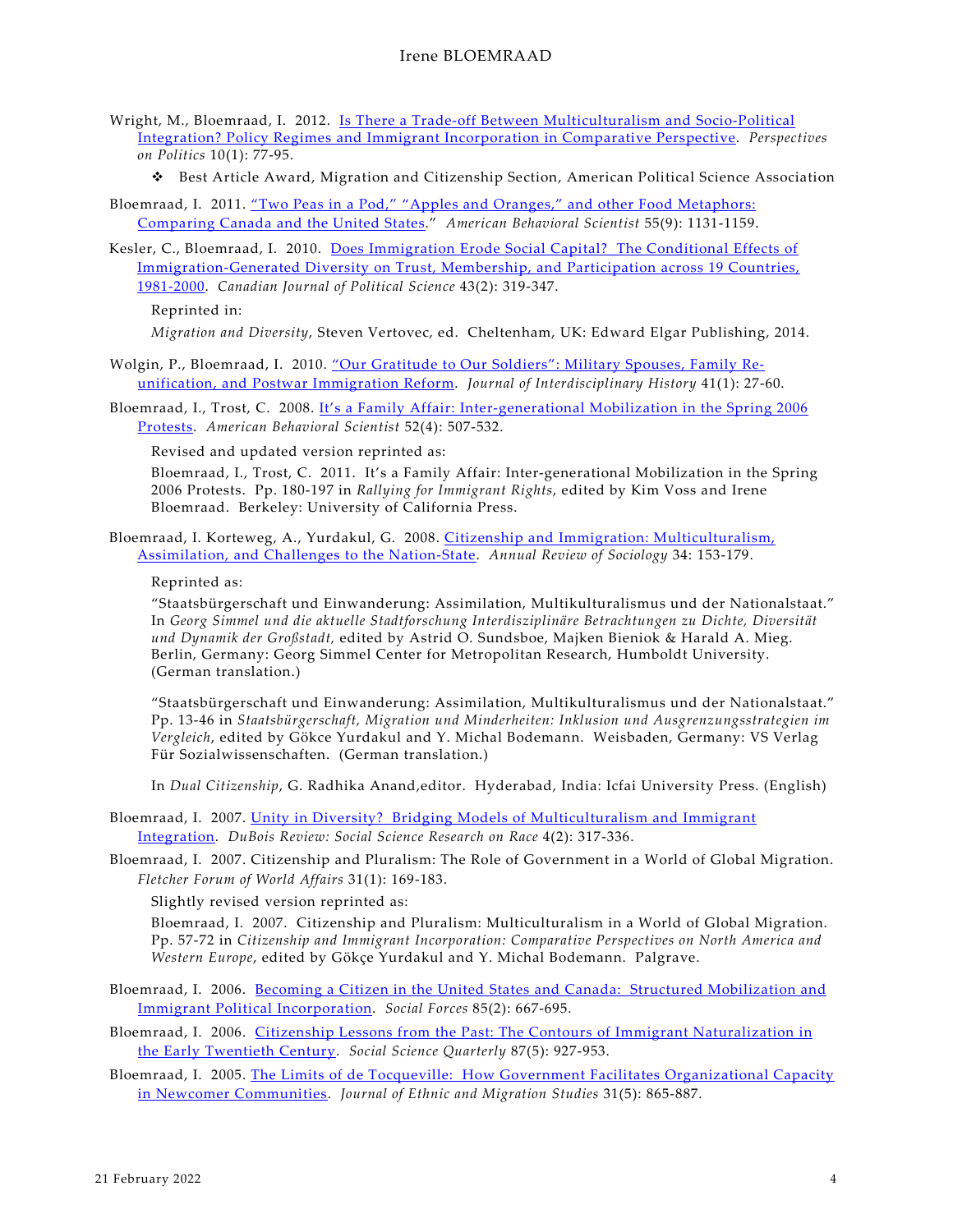Bloemraad, I. 2004. [Who Claims Dual Citizenship? The Limits of Postnationalism, the Possibilities of](http://sociology.berkeley.edu/sites/default/files/faculty/bloemraad/Bloemraad_Dual_Citizenship_2004.pdf)  [Transnationalism, and the Persistence of Traditionalism.](http://sociology.berkeley.edu/sites/default/files/faculty/bloemraad/Bloemraad_Dual_Citizenship_2004.pdf) *International Migration Review* 38(2): 389-426. Reprinted in:

*Recent Developments in the Economics of Immigration*, edited by Barry R. Chiswick and Paul W. Miller. Cheltenham, UK: Edward Elgar, 2012.

- Bloemraad, I. 2002. The North American Naturalization Gap: An Institutional Approach to Citizenship Acquisition in the United States and Canada. *International Migration Review* 36(1): 194-229.
- Bloemraad, I. 2001. [Outsiders and Insiders: Collective Identity and Collective Action in the Quebec](http://sociology.berkeley.edu/sites/default/files/faculty/bloemraad/Bloemraad_Outsiders_Insiders_QC_RPS_2001.pdf)  [Independence Movement, 1995.](http://sociology.berkeley.edu/sites/default/files/faculty/bloemraad/Bloemraad_Outsiders_Insiders_QC_RPS_2001.pdf) *Research in Political Sociology (The Politics of Social Inequality)* Vol. 9: 271-305. Amsterdam: Elsevier.
- Bloemraad, I. 2000. Citizenship and Immigration: A Current Review. *Journal of International Migration and Integration* 1(1): 9-37.

Bloemraad, I. 1999. Portuguese Immigrants and Citizenship in North America. *Lusotopie* 5: 103-120.

#### Book chapters:

- Bloemraad, I. (Forthcoming, 2022.) "Stranger, Expat, Immigrant: The Comparative Advantage, and the Challenges, of Indifference and Authenticity." In *Reflections from Abroad: The Construction of Canadian Identity,* eds. Christopher Kirkey & Richard Nimijean, Palgrave Macmillan Press.
- Bloemraad, I. (Forthcoming, 2022.) "Multiculturalism and Inclusive Democracy: Canadian Multiculturalism and Immigrant Citizenship." In *Assessing Multiculturalism in a Global Comparative Perspective: A New Politics of Diversity for the 21st Century*, eds. Y. Abu-Laban, A.-G. Gagnon, & A. Tremblay. Routledge.
- Bloemraad, I. 2021. "The Politics of Migration Law: Interests, Ideas, and Institutions." Pp. 8-20 in *Research Handbook on the Law and Politics of Migration,* edited by Catherine Dauvergne, Edward Elgar Press.
- Bloemraad, I. 2020. "Immigration Policy, Presidential Action, and the Politics of Debasement." Pp. 146- 163 in *Trumpism and Its Discontents*, edited by Osagie Obasogie. Berkeley, CA: Berkeley Public Policy Press, Institute of Governmental Studies.
- Bloemraad, I., Gleeson, S. de Graauw, E. 2020. "Immigrant Organizations: Civic (In)equality, and Civic (In)visibility." Pp. 292-313 in *The Nonprofit Sector: A Research Handbook, 3rd Edition*, edited by Walter W. Powell and Patricia Bromley. Stanford, CA: Stanford University Press.
- Bloemraad, I., Hamlin, R. 2020. "Immigration, Asylum, Integration, and Citizenship Policy." Pp. 880-908 in *The New Handbook of Political Sociolo*gy. Edited by Joya Misra, Thomas Janoski, Cedric de Leon, and Stephanie Mudge. Cambridge University Press.
- Bloemraad, I., Provine, D.M. 2019. "Managing Diversity: Civil Rights and Immigration." Pp. 266-289 in *The United States and Canada: How Two Democracies Differ and Why It Matters*. Edited by Paul J. Quirk. Oxford University Press.
- Bloemraad, I. 2019. "Comparative Methodologies in the Study of Migration." In *The International Handbook of Migration Studies*, 2nd edition, edited by Steve Gold and Stephanie Nawyn. Routledge. Updated version from the 1st edition, originally published in 2014.
- Soroka, S., Wright, M., Bloemraad, I., Johnston, R. 2018. "Multiculturalism Policy and Support for the Welfare State." Pp. 263-290 in *Federalism and the Welfare State in a Multicultural World.* Edited by Elizabeth Goodyear-Grant, Richard Johnston, Will Kymlicka, and John Myles. Montréal and Kingston: McGill-Queen's University Press, Queen's Policy Studies Series.
- Bloemraad, I. 2017. "Does Citizenship Matter?" Pp. 524-550 in *Oxford Handbook of Citizenship,* edited by A. Shachar, R. Bauböck, I. Bloemraad, and M. Vink. Oxford University Press.
- Shachar, A., Bauböck, R., Bloemraad, I., Vink, M. 2017. "Introduction: Citizenship—*Quo Vadis*?" Pp. 3-13 in *Oxford Handbook of Citizenship,* edited by A. Shachar, R. Bauböck, I. Bloemraad, and M. Vink. Oxford University Press.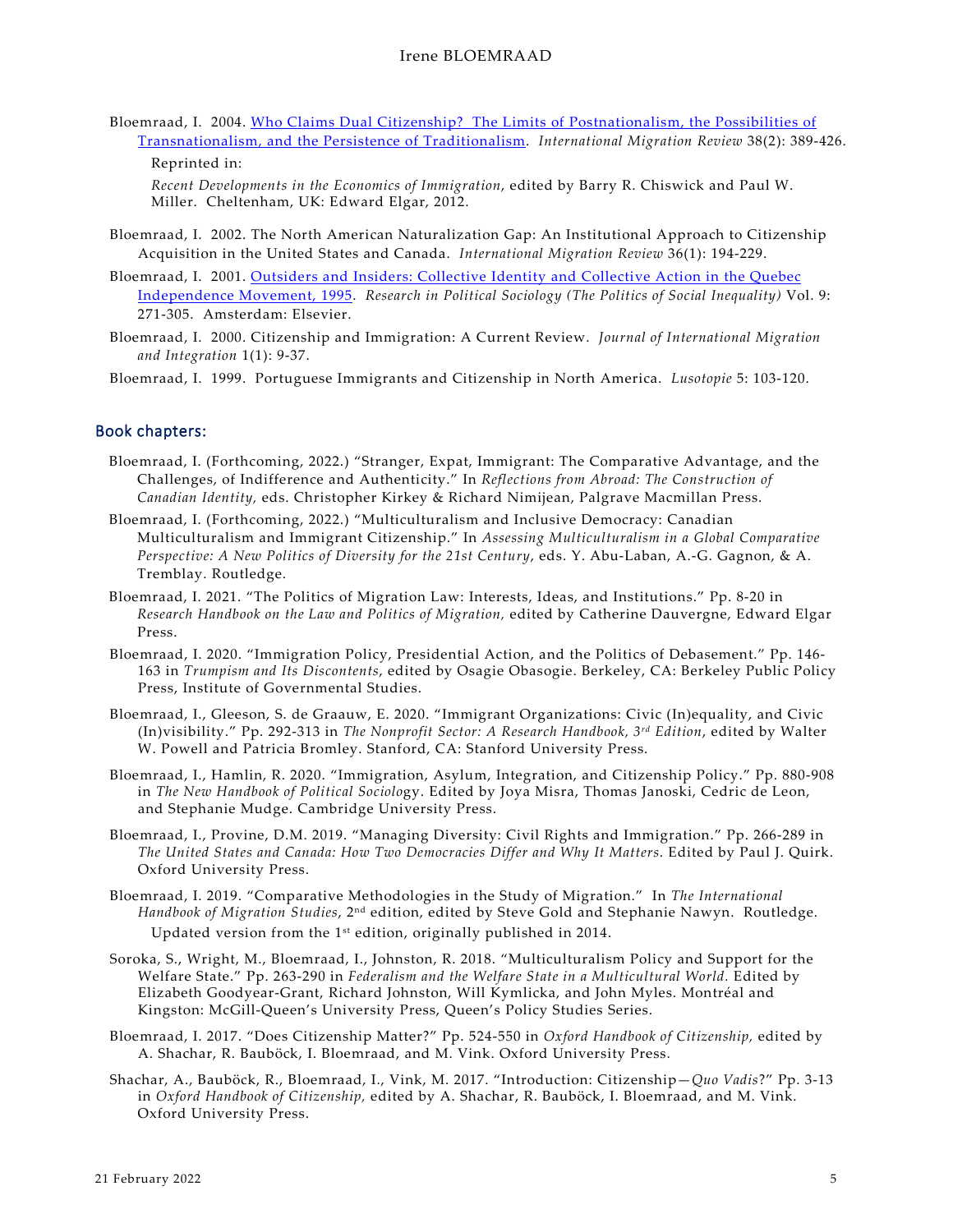- Bloemraad, I., Sarabía, H., Fillingim, A. 2017. "Citizenship Acts: Legality, Power and the Limits of Political Action." In *Within and Beyond Citizenship: Borders, Membership and Belonging,* edited by N. Sigona and R. G. Gonzales. Routledge.
- Bloemraad, I., Paquet, M. 2017 [2011]. "Immigrant Incorporation in Canada." *In Oxford Bibliographies in Political Science*. Ed. Sandy Maisel. New York: Oxford University Press. (Revised and updated.) <http://www.oup.com/online/us/obo/?view=usa>
- Bloemraad, I. 2017. "Solidarity and Conflict: The Causes and Effects of Citizenship Access, Civic Integration Policies and Multiculturalism." In *Strains of Commitment,* edited by Keith Banting and Will Kymlicka. Oxford University Press.
- Bloemraad, I. 2015. ["Re-imagining the Nation in a World of Migration: Legitimacy, Political Claims](https://www.russellsage.org/sites/all/files/fear-anxiety-and-national-identity.pdf)[making and Membership in Comparative Perspective.](https://www.russellsage.org/sites/all/files/fear-anxiety-and-national-identity.pdf)" Pp. 59-80 in *Fear and Anxiety over National Identity*, edited by Nancy Foner and Patrick Simon. New York: Russell Sage Foundation Press.
- Bloemraad, I., Vermeulen, F. 2014. "Immigrants' Political Incorporation." Pp. 227-249 in *An Introduction to Immigrant Incorporation Studies: European Perspectives*, edited by Marco Martiniello and Jan Rath. Amsterdam: Amsterdam University Press.
- Fox, C., Bloemraad, I., Kesler, C. 2013. ["Immigration, Political Participation and Redistributive Social](http://sociology.berkeley.edu/sites/default/files/faculty/bloemraad/Fox_Bloemraad_Kesler_Imm_Social_Policy_2013.pdf)  [Policy.](http://sociology.berkeley.edu/sites/default/files/faculty/bloemraad/Fox_Bloemraad_Kesler_Imm_Social_Policy_2013.pdf)" Pp. 381-420 in *Immigration, Poverty and Socioeconomic Inequality,* edited by David Card and Steven Raphael. New York: Russell Sage Foundation Press.
- Bloemraad, I. 2013. ""The Great Concern of Government:" [Public Policy as Material and Symbolic](http://sociology.berkeley.edu/sites/default/files/faculty/bloemraad/Bloemraad_Public_Policy_Resources_2013.pdf)  [Resources.](http://sociology.berkeley.edu/sites/default/files/faculty/bloemraad/Bloemraad_Public_Policy_Resources_2013.pdf)" Pp. 195-208 in *Outsiders no More? Models of Immigrant Political Incorporation*, edited by Jennifer Hochschild, Jacqueline Chattopadhyay, Claudine Gay and Michael Jones-Correa. New York: Oxford University Press.
- Bloemraad, I., Gleeson, S. 2012. "Making the Case for Organizational Presence: Civic Inclusion, Access to Resources, and Formal Community Organizations." Pp. 109-134 in *Remaking Urban Citizenship: Organizations, Institutions, and the Right to the City*, edited by Michael Peter Smith and Michael McQuarrie. New Brunswick, NJ: Transaction Publishers.
- Bloemraad, Irene. 2012. "Understanding "Canadian Exceptionalism" in Immigration and Pluralism Policy." Pp. 145-170 in *Rethinking National Identity in the Age of Migration*, edited by Bertelsmann Stiftung and Migration Policy Institute. Gütersloh, Germany: Verlag Bertelsmann Stiftung. Also available at:<http://www.migrationpolicy.org/pubs/CanadianExceptionalism.pdf>
- Bloemraad, I., de Graauw, E. 2012. "Immigrant Integration and Policy in the United States: A Loosely Stitched Patchwork." Pp. 205-231 in *International Perspectives: Integration and Inclusion*, edited by James Frideres and John Biles. Montreal: McGill-Queen's University Press.

Condensed version reprinted as:

Bloemraad, I, de Graauw, E. 2013. "Patchwork Policies: Immigrant Integration in the United States." Pp. 67-72 in *Canadian Issues/Thèmes canadiens*. Montreal: Association for Canadian Studies.

- Bloemraad, I. 2012. ["What the Textbooks Don't Tell You: Moving from a Research Puzzle to Published](http://sociology.berkeley.edu/sites/default/files/faculty/bloemraad/Bloemraad_Textbooks_Dont_Tell_2012.pdf)  [Findings.](http://sociology.berkeley.edu/sites/default/files/faculty/bloemraad/Bloemraad_Textbooks_Dont_Tell_2012.pdf)" Pp. 502-520 in *Handbook of Research Methods in Migration*, edited by Carlos Vargas-Silva. Cheltenham, UK: Edward Elgar Publishing.
- Bloemraad, I., de Graauw, E. 2012. "Diversity and Laissez-Faire Integration in the United States." In *Diverse Nations, Diverse Responses: Approaches to Social Cohesion in Immigrant Societies*, edited by Paul Spoonley and Erin Tolley. Montreal: McGill-Queen's University Press.
- Bloemraad, I, Voss, K., Lee, T. 2011. The Immigration Rallies of 2006: What Were They, How Do We Understand Them, Where Do We Go? Pp. 3-43 in *Rallying for Immigrant Rights*, edited by Kim Voss and Irene Bloemraad. Berkeley, CA: University of California Press.
- Bloemraad, I., Lin, E. 2011. "Immigration." Reference resource for the Sociology series of Oxford Bibliographies Online. <http://www.oup.com/online/us/obo/?view=usa>
- Bloemraad, I. 2011. Informed Debate in a Political Minefield. Pp. 201-204 in *Sociologists in Action: Sociology, Social Change and Social Justice*, edited Kathleen Odell Korgen, Jonathan M. White and Shelley K. White. Thousand Oaks, CA: PineForge/SAGE.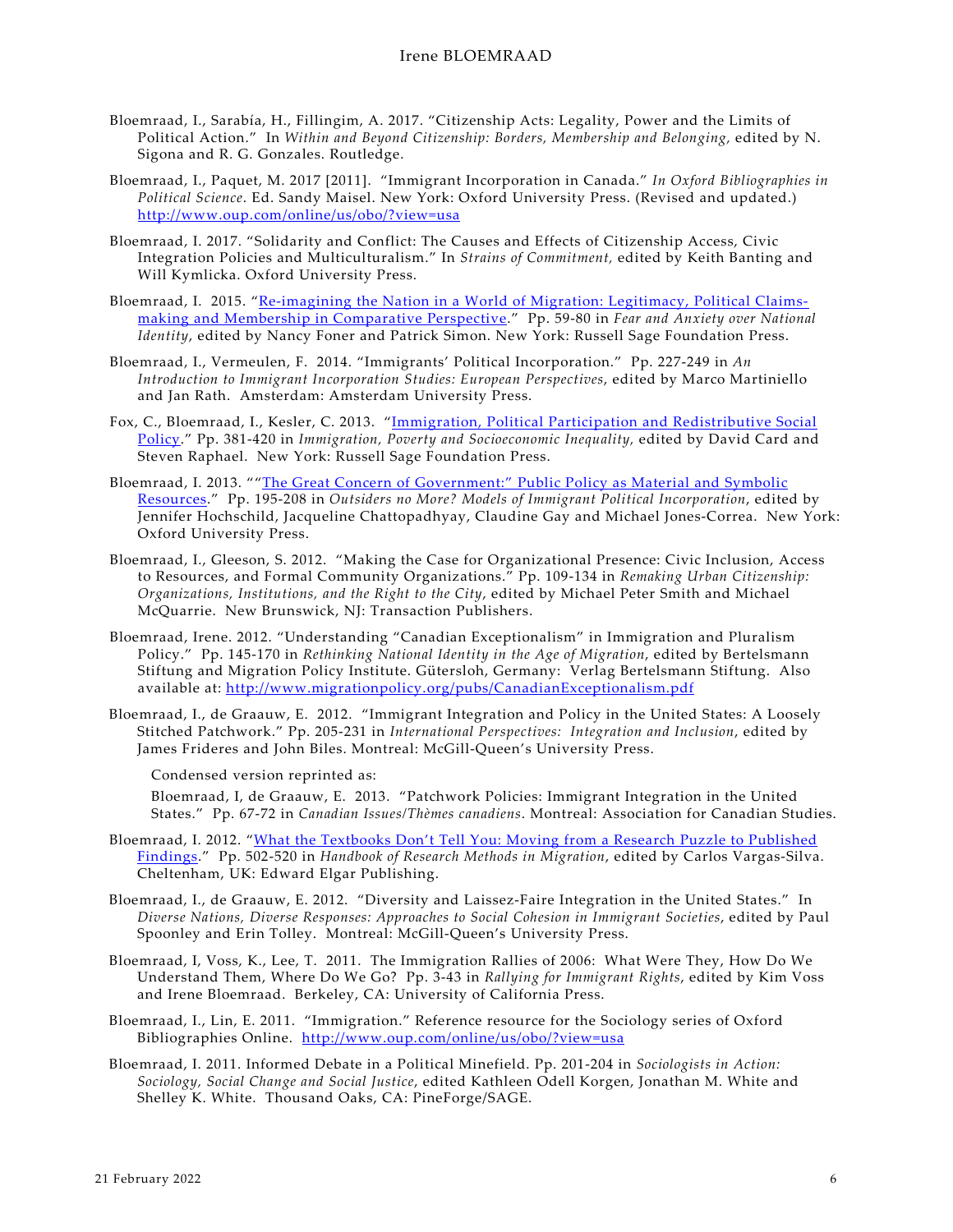- Bloemraad, I. 2011. "We the People" in an Age of Migration: Multiculturalism and Immigrants' Political Integration in Comparative Perspective. Pp. 250-272 in *Citizenship, Borders and Human Needs,* edited by Rogers Smith. Philadelphia: University of Pennsylvania Press.
- Bloemraad, I. 2009. Citizenship, Naturalization and Electoral Success: Putting the Portuguese American Experience in Comparative Context. Pp. 27-49 in *Community, Culture and the Makings of Identity: Portuguese-American Communities along the Eastern Seaboard*, edited by Kimberly DaCosta Holton and Andrea Klimt. University of Massachusetts, Dartmouth, Portuguese-in-the-Americas series.

Slightly revised version reprinted as:

Bloemraad, I. 2009. Invisible No More? Citizenship and Politics among Portuguese Canadians. Pp. 161-188 in *The Portuguese in Canada: Diasporic Challenges and Adjustments, 2nd Ed.*, edited by Carlos Teixeira and Victor M.P. Da Rosa. Toronto: University of Toronto Press.

- Bloemraad, I. 2008. Diversity and Elected Officials in Vancouver. Pp. 46-69 in *Electing a Diverse Canada: The Representation of Newcomers and Minorities in Canadian Cities*, edited by Caroline Andrews, John Biles, Myer Siemiatycki and Erin Tolley. Vancouver: University of British Columbia Press.
- Bloemraad, I. 2008. Introduction. Pp. 13-20 in *The Economics of Citizenship*, edited by Pieter Bevelander and Don J. DeVoretz. Malmö, Sweden: Malmö University.
- Ramakrishnan, S.K., Bloemraad, I. 2008. [Introduction: Civic and Political Inequalities.](http://www.russellsage.org/publications/books/080910.044245/chapter1_pdf) Pp. 1-42 in *Civic Hopes and Political Realities: Immigrants, Community Organizations, and Political Engagement*, S. Karthick Ramakrishnan and Irene Bloemraad, eds. New York: Russell Sage Foundation Press.
- Ramakrishnan, S.K., Bloemraad, I. 2008. Making Organizations Count: Case Studies in California. Pp. 45-76 in *Civic Hopes and Political Realities: Immigrants, Community Organizations, and Political Engagement*, S. Karthick Ramakrishnan and Irene Bloemraad, eds. New York: Russell Sage Foundation Press.
- Bloemraad, I. 2007. Of Puzzles and Serendipity: Doing Research with Cross-National Comparisons and Mixed Methods. Pp. 35-49 in *Researching Migration: Stories from the Field*, edited by Sherrie Kossoudji, Louis DeSipio, and Manuel Garcia y Griego. New York: SSRC Books.
- Bloemraad, I. 2007. Much Ado About Nothing? The Contours of Dual Citizenship in the United States and Canada. Pp. 159-186 *in Dual Citizenship in Global Perspective: From Unitary to Multiple Citizenship*, edited by Thomas Faist and Peter Kivisto. Palgrave Macmillan.
- Bloemraad, I. 2007. Immigrant Citizenship in the United States and Canada: Explaining the Difference. *Canadian American Research Series* 3(1): 5-10.

Slightly revised version reprinted as:

Bloemraad, I. 2008. Citizenship in the United States and Canada: How Government Policy Matters for Immigrant Political Incorporation. In *Canadian Diversity / Diversité Canadienne* 6(4): 129-133. Ottawa: Metropolis.

- Bloemraad, I., Ueda, R. 2006. [Naturalization and Nationality.](http://sociology.berkeley.edu/sites/default/files/faculty/bloemraad/Bloermaad_Ueda_Natz_Nationality_Blackwell_2006.pdf) Pp. 36-57 in *Companion to American Immigration*, edited by Reed Ueda. Oxford: Blackwell.
- Bloemraad, I. 2005. "Vietnamese" and "Southeast Asian" entries in *The Encyclopedia of New York State*. Syracuse, NY: Syracuse University Press.
- Bloemraad, I. 2003. Institutions, Ethnic Leaders and the Political Incorporation of Immigrants: A Comparison of Canada and the United States. Pp. 361-401 in *Host Societies and the Reception of Immigrants*, edited by Jeff Reitz. San Diego: Center for Comparative Immigration Studies.
- Bloemraad, I. 2003. Naturalization. *Dictionary of American History, 3rd Edition*. New York: Charles Scribner's Sons.
- Bloemraad, I. 2003. A New Age of Immigration: How Patterns of Settlement Shape the Boston Region. Pp. 71-105 in *Governing Greater Boston: Politics, Policy, and People*, edited by Charles C. Euchner. Cambridge, MA: Rappaport Institute for Greater Boston.

Bloemraad, I. 1998. Debate Response Papers. *Harvard Writing Project Bulletin* (Fall): 11.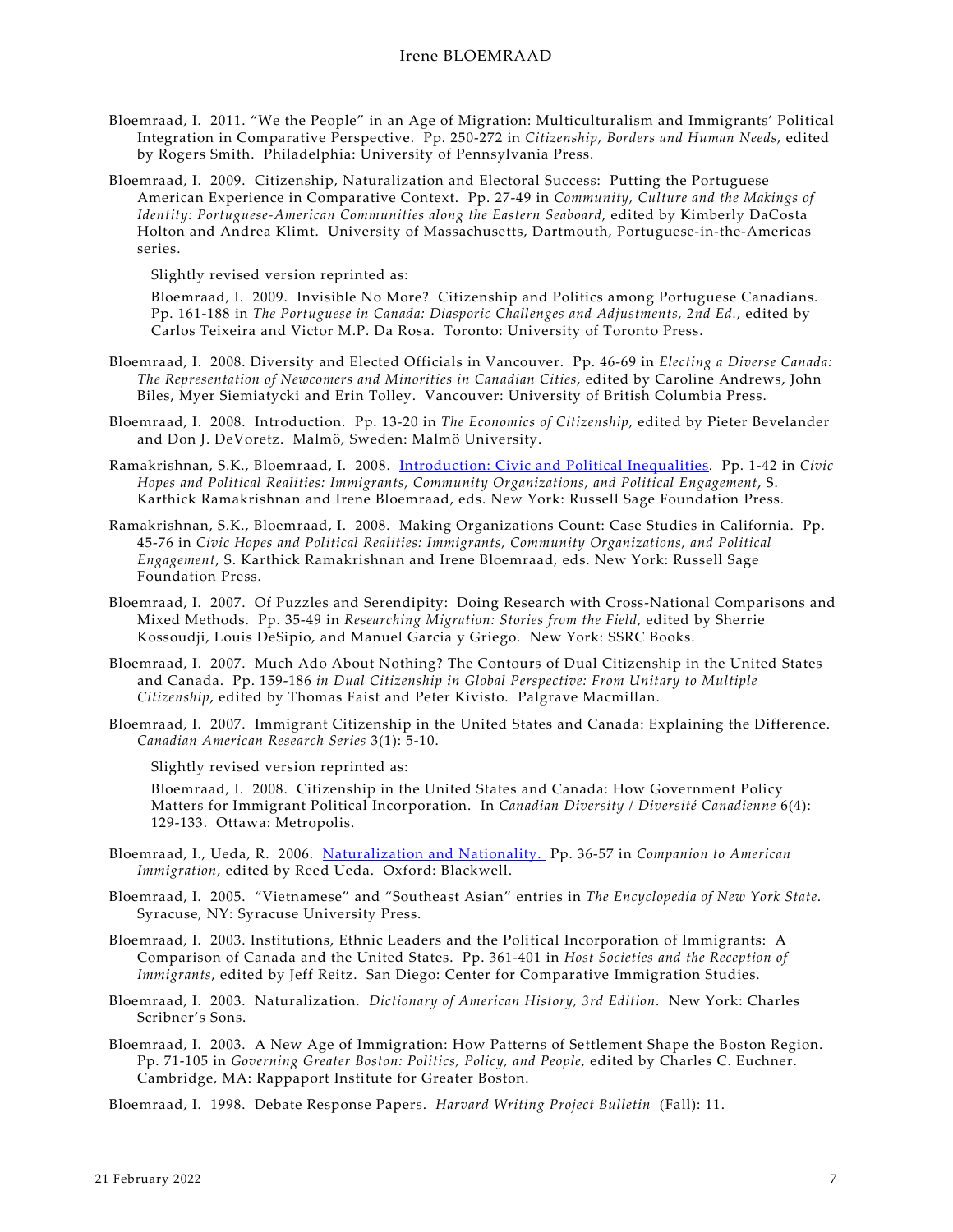- Bloemraad, I. 1995. Political Opportunity Structures and Green Party Success: Comparing Germany, France and Great Britain. *McGill Journal of Political Studies* 14 (Spring): 99-114.
- Bloemraad, I. 1994. The Rise of Third Parties: The Case of the Bloc Québécois and the Reform Party of Canada in 1993. *McGill Journal of Political Studies* 13 (Spring): 23-43.

#### Work in progress:

- Silva, F., Bloemraad, I., Voss, K. "Frame Backfire: The Conundrum of Civil Rights Appeals in the Contemporary United States." (*Revise and resubmit*.)
- Song, S., Bloemraad, I. "Immigrant Legalization: A Dilemma between Inclusion and the Rule of Law?" (*Manuscript under review, Migration Studies*.) Working paper [here.](https://hdl.handle.net/1814/71969)
- Bloemraad, I., Bowyer, B., & Luhr, S. "Support-seeking in Times of Hardship: Logics of Use Across Safety-net Domains." (*Manuscript under review*.)
- Roubenoff, E., Slootjes, J., Bloemraad, I. "Quantifying Accessibility to Health Care and Legal Services for Immigrants in California, Arizona, and Nevada." (*Manuscript in preparation*)
- Bloemraad, I., Gleeson, S. "Civic Stratification and Immigrant Integration: Organizational Inequalities in Silicon Valley." (*Manuscript in preparation*)
- Bloemraad, I., Lauterwasser, S., Voss, K. "Immigrant Mobilization: What we learn by bringing immigrants into social movement scholarship." (*Manuscript in preparation*.)
- Bloemraad, I., Voss, K. *Immigration and Social Movements*. (*Book manuscript in preparation; under contract with University of California Press*.)

### Academic commentaries and book reviews:

- 2020. Review of Walter J. Nicholls's *The Immigrant Rights Movement: The Battle over National Citizenship* (Stanford University Press, 2019), in *American Journal of Sociology* 126(3): 743-746.
- 2019. Review of Chris Zepeda-Millán's *Latino Mass Mobilization: Immigration, Racialization and Activism*. (Cambridge University Press, 2017), in *Mobilization* 24(1): 115-116.
- 2018. "Understanding refugee naturalization as partnership." Commentary on N. Mossaad, et al. "Determinants of refugee naturalization in the United States," in the *Proceedings of the National Academies of Science* 115(37): 9054–9056. [www.pnas.org/cgi/doi/10.1073/pnas.1812842115.](http://www.pnas.org/cgi/doi/10.1073/pnas.1812842115)
- 2018. Review of Tom K. Wong's *The Politics of Immigration: Partisanship, Demographic Change, and American National Identity* (Oxford University Press, 2017), in *Contemporary Sociology* 47(3): 373–375.
- 2017. "Comparison and the Study of Immigrant Integration." General commentary and review of Richard Alba and Nancy Foner, *Strangers No More: Immigration and the Challenges of Integration in North America and Western Europe* (Princeton University Press, 2015), in *Sociological Forum* 32(4): DOI: 10.1111/socf.12381.
- 2016. Review of James Hampshire, *The Politics of Immigration* (Polity Press, 2013), in *Social Forces*  95(1): e23. doi: 10.1093/sf/sov057.
- 2015. "Definitional Debates, Mechanisms and Canada: Comment on Will Kymlicka's 'Solidarity in Diverse Societies.'" *Comparative Migration Studies* 3(16). doi:10.1186/s40878-015-0018-3.
- 2014. Commentaries on chapters surveying immigration policy in Canada (by Jeffrey Reitz) and in the Netherlands (by Willem Maas) in *Controlling Immigration: A Global Perspective*, 3rd edition, edited by James F. Hollifield, Philip L. Martin and Pia M. Orrenius, Stanford University Press.
- 2014. "Citizenship Studies and Disciplinary Conventions: (How) Do They Matter?" Introduction to the special symposium on citizenship and interdisciplinarity, *Migration and Citizenship* newsletter of the American Political Science Association 2(2): 5-11.
- 2014. "Why we need a political sociology of citizenship and immigration." General commentary and reviews of *The Ironies of Citizenship: Naturalization and Integration in Industrialized Countries*, by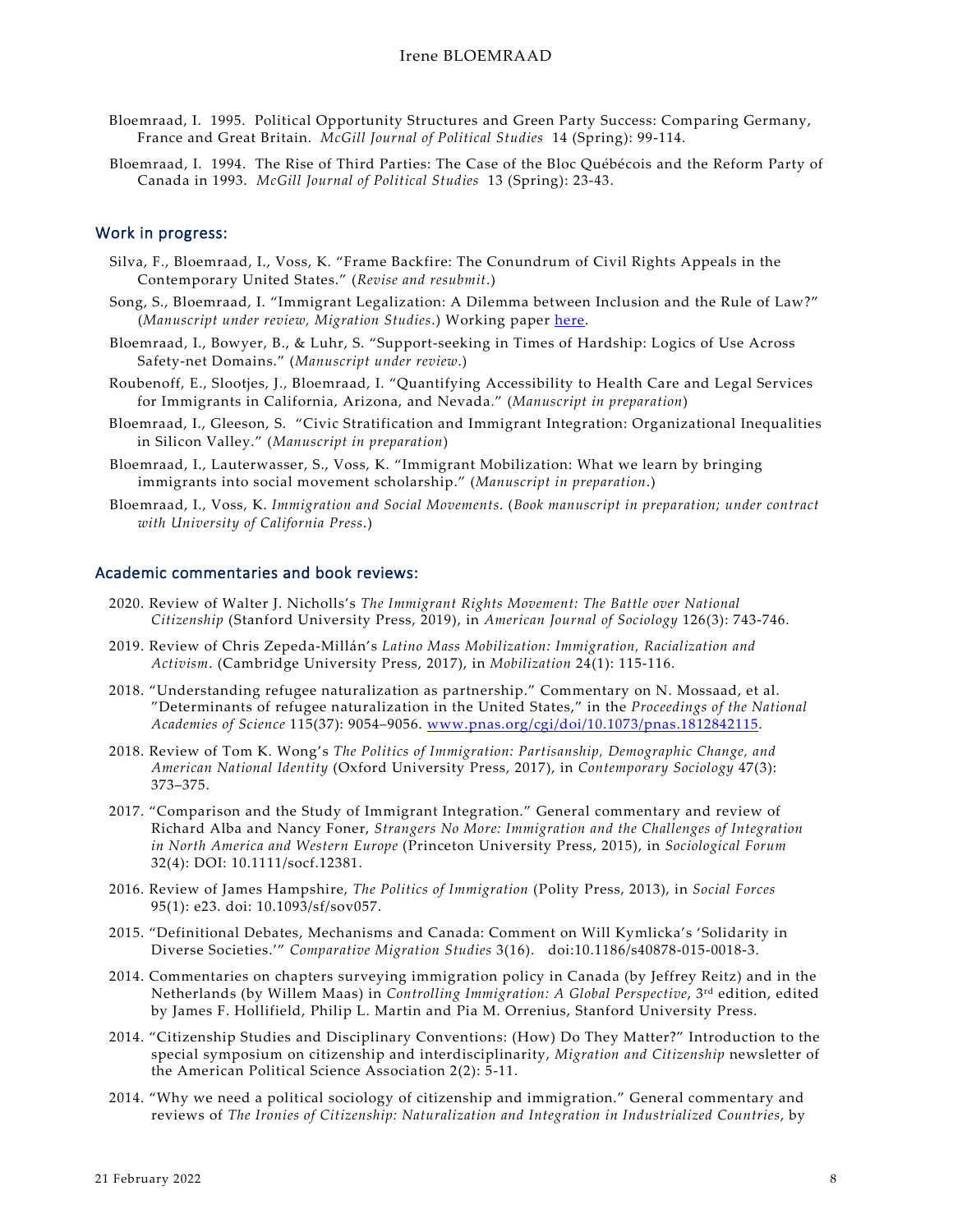Thomas Janoski (Cambridge University Press, 2010) and *Citizenship and Immigration* by Christian Joppke (Polity Press, 2010), in *Sociological Forum* 29(3): 750-755.

- 2012. Review of Margaret R. Somers, *Genealogies of Citizenship: Markets, Statelessness, and the Right to Have Rights* (Cambridge University Press, 2008), in *International Journal of Comparative Sociology*.
- 2011. Response to Yasemin Soysal, "'Cosmopolitization' of the Nation and Citizen: European Dilemmas," Keynote Address of 2011 BJS Conference, in *Berkeley Journal of Sociology* 55: 17-20.
- 2010. Review of Jennifer L. Hochschild and John H. Mollenkopf, eds., *Bringing Outsiders In: Transatlantic Perspectives on Immigrant Political Incorporation* (Ithaca, NY: Cornell University Press, 2009), in *Contemporary Sociology* 39(5): 578-579.
- 2010. "Canada: Multicultural Model or Cautionary Tale?" Reviews and commentary on *Social Capital and Diversity: Some Lessons from Canada,* by Abdolmohammad Kazemipur (Oxford & Bern: Peter Lang, 2009) and *Multiculturalism and Social Cohesion: Potentials and Challenges of Diversity* by Jeffrey G. Reitz, Raymond Breton, Karen K. Dion and Kenneth L. Dion (New York: Spring Publishing, 2009), in *Canadian Journal of Sociology* 35(2): 309-315.
- 2010. Review of Anthony M. Messina, *The Logics and Politics of Post–WWII Migration to Western Europe* (Cambridge University Press, 2007), in *American Journal of Sociology* 115(5): 1650-1653.
- 2008. "Analyzing and Affecting Immigration Politics: Can Sociologists Influence Opinions?" Review and commentary on *Immigrants and Boomers: Forging a New Social Contract for the Future of America*, by Dowell Myers (NY: Russell Sage Foundation, 2007), and *Debating Immigration*, edited by Carol M. Swain (Cambridge, UK: Cambridge University Press, 2007), *Contemporary Sociology* 37(4): 295-298.
- 2008. Review of Barbara Arneil, *Diverse Communities: The Problem with Social Capital* (Cambridge University Press, 2006), in *Canadian Journal of Sociology* 33(2): 439-441.
- 2008. Review of Alejandro Portes and Rubén G. Rumbaut, *Immigrant America: A Portrait, 3rd ed.* (Berkeley: University of California Press, 2006), in *Journal of Anthropological Research* 64: 316-317.
- 2008. Review of Catherine Simpson Bueker, *From Immigrant to Naturalized Citizen: Political Incorporation in the United States* (NY: LFB Scholarly Publishing, 2006), in *Contemporary Sociology* 37(2): 143-144.
- 2007. Review of Eric Fong (Ed.), *Inside the Mosaic* (Toronto: University of Toronto Press, 2006), in *American Journal of Sociology* 113(3): 916-918.
- 2007. Review of Dan Zuberi, *Differences That Matter: Social Policy and the Working Poor in the United States and Canada* (Ithaca, NY: Cornell University Press, 2006), in *Social Forces* 86(1): 370-372.
- 2007. "Politics and Markets: A Call for More Research on Local Politics around Migration." Review and commentary on Ivan Light, *Deflecting Immigration: Networks, Markets and Regulation in Los Angeles* (New York: Russell Sage Foundation, 2006), in *City & Community* 6(3): 242-244.
- 2007. Review of Ruud Koopmans, Paul Statham, Marco Giugni and Florence Passy, *Contested Citizenship: Immigration and Cultural Diversity in Europe* (Minneapolis: University of Minnesota Press, 2005), in *Mobilization* 12(1): 103-104.
- 2006. Review of Martha Gardner, *The Qualities of a Citizen: Women, Immigration, and Citizenship, 1870- 1965* (Princeton: Princeton University Press, 2005), in *American Journal of Sociology*, 112(1): 330-331.
- 2004. Review of Caroline Brettell, *Anthropology and Migration* (Walnut Creek, CA: AltaMira Press, 2003), in *Journal of International Migration and Integration*, 5(4): 530-532.
- 2004. Review of Frank Bean and Gillian Stevens, *America's Newcomers and the Dynamics of Diversity* (New York: Russell Sage, 2003), in *Social Forces* 83(2): 871-873.
- 2004. Review of *The World in a City*, edited by P. Anisef and M. Lanphier (Toronto: University of Toronto Press, 2003), in *Journal of American Ethnic History*, 24(1): 150-152.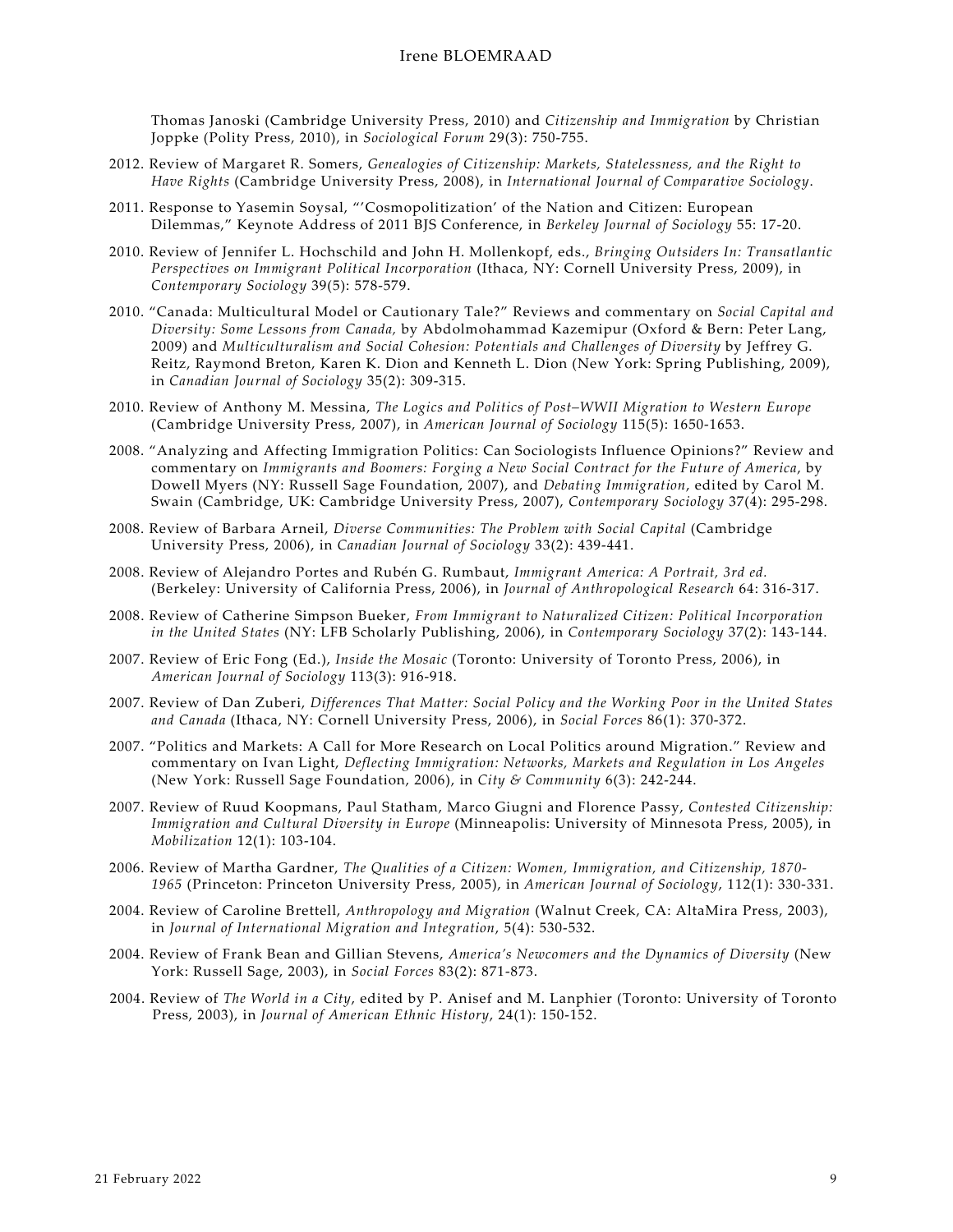### Policy briefs and reports | selected media and public commentaries:

- "[More Citizenship, More Inequities?](https://globalcit.eu/unblocking-access-to-citizenship-in-the-global-south-should-the-process-be-decentralised/3/) Lessons from Localised U.S. Naturalisation." Commentary on proposals to decentralize naturalization. GlobalCit project, European University Institute, Florence, Italy. November 2020.
- "Safety Net or Free Fall? Finding and Giving Help in Hard Times." Irene Bloemraad and Benjamin Bowyer. Pp. 24-35 in Taking Count [: A Study of Poverty in the Bay Area.](mailto:https://tippingpoint.org/wp-content/uploads/2020/07/Taking-Count-2020-A-Study-on-Poverty-in-the-Bay-Area.pdf)" San Francisco: Tipping Point Community. July 2020.
- ["¿Una Nueva Era para la Immigración en EEUU?"](mailto:http://anuariocidob.org/una-nueva-era-para-la-inmigracion-en-eeuu/) ["A new era for immigration in the US?"] Commentary in the *2018 Anuario Internacional,* Barcelona: Barcelona Centre for International Affairs, 2018.
- ["Canada should welcome America's 'dreamers.](http://www.theglobeandmail.com/opinion/keeping-the-dream-alive/article34121797/)'" Op-Ed in *The Globe and Mail* with Canadian Senator Ratna Omidvar, Thursday, February 23, 2017.
- "Mentoring Matters: Tips for Building Productive Mentoring Relationships for Migration and Citizenship Scholars." Bloemraad, Irene, Els de Graauw, and Rebecca Hamlin. Migration and Citizenship: Newsletter of the American Political Science Association Organized Section on Migration and Citizenship 4(2): 80-84, 2016.
- [The Integration of Immigrants into American Society.](http://www.nap.edu/catalog/21746/the-integration-of-immigrants-into-american-society) Mary C. Waters and Marisa Gerstein Pineau, eds. Report of the Panel on the Integration of Immigrants into American Society, Committee on Population; Division of Behavioral and Social Sciences and Education. Washington, DC: National Academies of Sciences, Engineering, and Medicine. Released September 2015. (*Contributing author and panel member*.)
- "[Faculty on the Front Line: Reflections on Research, Teaching, and Service.](http://www.aacu.org/diversitydemocracy/2015/fall/bloemraad)" Irene Bloemraad, Michelle Dunlap and Hahrie Han. *Diversity and Democracy* 18(4). A publication of the Association of American Colleges and Universities. Fall 2015.
- "[The Key to Canada's immigration success.](http://www.ottawacitizen.com/opinion/op-ed/Canada+immigration+success/9691875/story.html)" Op-Ed in the *Ottawa Citizen*, Thursday, April 2, 2014.
- "[Helping the Growing Ranks of Poor Immigrants Living in America's Suburbs.](https://scholars.org/brief/helping-growing-ranks-poor-immigrants-living-americas-suburbs)" Scholars Strategy Network *Key Findings*, October 2013. (With Els de Graauw and Shannon Gleeson)

"[The Value of Helping Immigrants Become U.S. Citizens.](http://www.scholarsstrategynetwork.org/brief/value-helping-immigrants-become-us-citizens)" Scholars Strategy Network *Key Findings*, 2012.

"[The Debate Over Multiculturalism: Philosophy, Politics, and Policy.](http://www.migrationinformation.org/Feature/display.cfm?ID=854)" *Migration Information Source* website, September 22, 2011.

"[Multiculturalism has been Canada's solution, not its problem.](http://www.theglobeandmail.com/news/opinions/%20opinion/multiculturalism-has-been-canadas-solution-not-its-problem/article1775471/)" Op-Ed *Globe and Mail* website, Thursday, Oct. 28, 2010.

Reprinted in: *Abirtuprüfungsaufgaben Hessen*, Hallbergmoos, Germany: Stark Verlagsgesellschaft (2012).

Radio commentary on: NPR, Capital Radio (Sacramento), WAMU 88.5 (Kojo Nnamdi Show), KQED (Forum), MPR (The Daily Circuit), KQED (California Report), CBC-Toronto (Here and Now)

Television commentary on: TVOntario (The Agenda), NBC-Bay Area (Reality Check)

# AWARDS, FELLOWSHIPS AND OTHER HONORS

| Named the International Migration Review's "Featured Scholar of 2018"<br>Center for Migration Studies and SAGE Publishing                                                  | 2018       |
|----------------------------------------------------------------------------------------------------------------------------------------------------------------------------|------------|
| Honorable Mention, Best Conference Paper for "The Limits of Rights" (with K. Voss & F. Silva)<br>Migration and Citizenship section, American Political Science Association | 2018       |
| Berkeley Collegium Grant: "Narrowing the gap between teaching and research"                                                                                                | 2018-20    |
| Visiting Scholar, Trinity College, Dublin, Ireland                                                                                                                         | 2016-17    |
| ACCESS Europe Visiting Scholar, University of Amsterdam, the Netherlands                                                                                                   | April 2017 |
| "Best Article" award for "Is There a Trade-off" (with Matthew Wright)<br>Migration and Citizenship section, American Political Science Association                         | 2013       |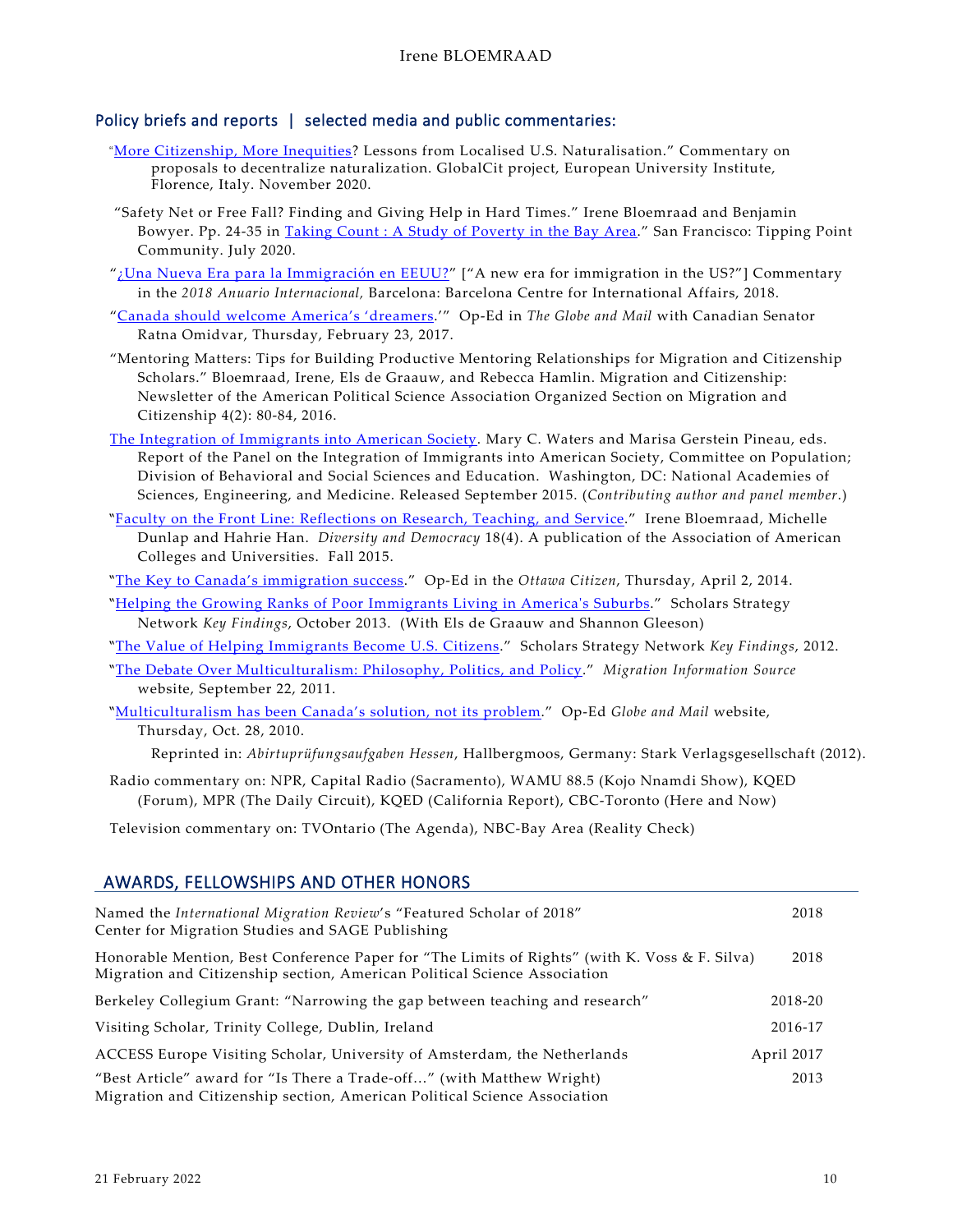| American Cultures Innovation in Teaching Prize<br>University of California, Berkeley                                                                  | 2013      |
|-------------------------------------------------------------------------------------------------------------------------------------------------------|-----------|
| Social Sciences Distinguished Teaching Award, College of Letters and Science<br>University of California, Berkeley                                    | 2012      |
| Chancellor's Public Scholar, American Cultures Engaged Scholarship program<br>University of California, Berkeley                                      | 2011-12   |
| Visiting Researcher Fellowship<br>Nederlandse Organisatie voor Wetenschappelijk Onderzoek (NWO)                                                       | 2009-2010 |
| Visiting Researcher, Institute for Migration and Ethnic Studies<br>University of Amsterdam, the Netherlands                                           | 2009-2010 |
| Honorable mention for the Thomas & Znaniecki Best Book Award,<br>International Migration section, American Sociological Assc., for Becoming a Citizen | 2008      |
| Sarlo Distinguished Graduate Student Mentoring Award<br>in recognition of "outstanding commitment to the mentorship of graduate students"<br>❖        | 2008      |
| Brizendine Visiting Scholar, Marin Academy, San Raphael, CA                                                                                           | 2008      |
| "Author Meets Critics" session on Becoming a Citizen<br>California Sociological Association meetings, November 17, Berkeley                           | 2007      |
| "Author Meets Critics" session on Becoming a Citizen<br>Eastern Sociological Society meetings, March 18, Philadelphia                                 | 2007      |
| Regents Junior Faculty Fellowship, UC-Berkeley                                                                                                        | 2004      |
| Junior Faculty Mentor Grant, Assc. Vice Provost for Faculty Equity, UC-Berkeley                                                                       | 2003-04   |
| Knafel Dissertation Completion Fellowship<br>Weatherhead Center for International Affairs, Cambridge, MA                                              | 2002-03   |
| Eliot Fellow, Graduate School of Arts and Science, Harvard University                                                                                 | 2002-03   |
| Fellow, Center for American Political Studies, Harvard University                                                                                     | 2002-03   |
| Hauser Fellowship for the Study of Non-Profit Organizations<br>Hauser Center, Harvard University, Cambridge, MA                                       | 2000-02   |
| SSRC International Migration Dissertation Fellowship<br>Social Science Research Council, New York, NY                                                 | 2000-01   |
| Sawyer Fellowship in the Performance of Democracies<br>Weatherhead Center for International Affairs, Cambridge, MA                                    | 2000      |
| <b>SSHRC Dissertation Fellowship</b><br>Social Science & Humanities Research Council, Ottawa, ON                                                      | 1998-2000 |
| Graduate Society "Term-Time Off for Research" Grant<br>Graduate School of Arts and Sciences, Harvard University                                       | 1999      |
| Best Student Paper Award<br>International Migration Section, American Sociological Association                                                        | 1999      |
| FCAR Ph.D. Grant, Government of Quebec (les Fonds FCAR)                                                                                               | 1996-1998 |
| Oswald Hall Prize for the best first-year graduate student<br>Department of Sociology, McGill University, Montreal, QC                                | 1996      |
| Maxwell Stern Fellowship, Sociology, McGill University, Montreal, QC                                                                                  | 1995-1996 |
| Allen Oliver Gold Medal for the top graduating student<br>Department of Political Science, McGill University, Montreal, QC                            | 1995      |
| Norman Prentice Award for distinguished contribution<br>Faculty of Arts and Sciences, McGill University, Montreal, QC                                 | 1995      |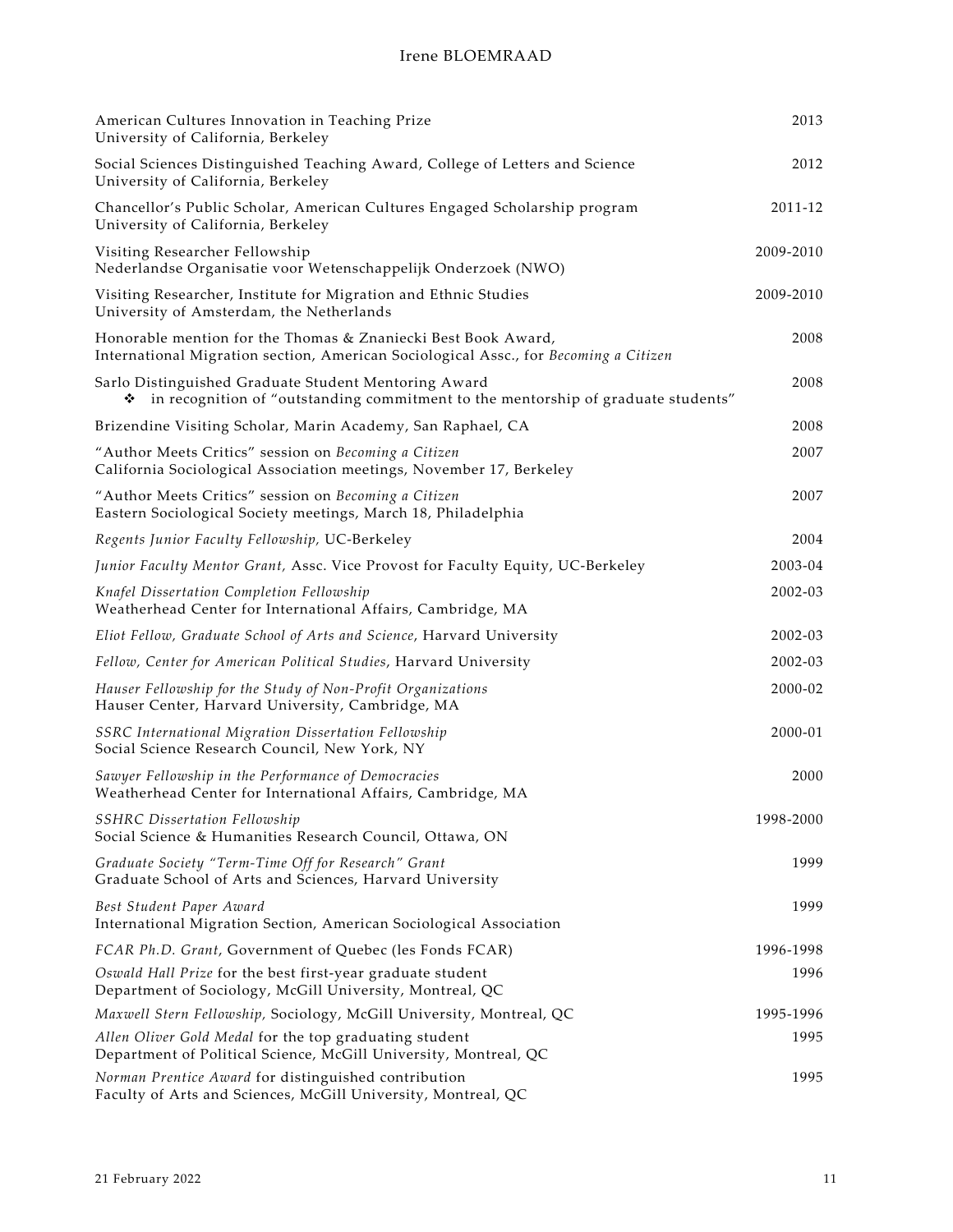## RESEARCH GRANTS

| "Understanding Organizational Inequality in Immigrant-serving Nonprofits"<br>National Science Foundation (\$349,786)                                                                                 | 2020-22 |
|------------------------------------------------------------------------------------------------------------------------------------------------------------------------------------------------------|---------|
| Training grant for "Workshop on Migration Data and Analysis"<br>National Institute for Child Development and Health (\$775,780)                                                                      | 2019-24 |
| Training grant for 2 <sup>nd</sup> "Summer Institute in Migration Research Methods"<br>Russell Sage Foundation (\$102,409). With J. Van Hook                                                         | 2019    |
| Training grant for 1st "Summer Institute in Migration Research Methods"<br>Russell Sage Foundation (\$144,246). With J. Van Hook                                                                     | 2018    |
| Research support from the Institute of Industrial Relations, UC-Berkeley                                                                                                                             | 2003-17 |
| "Learning Civic Engagement: Political Socialization in Chinese, Vietnamese and Mexican-<br>Origin Families with Mixed Citizenship Status." Russell Sage Foundation (\$136,836).                      | 2007-09 |
| Research support from the Committee on Research, Academic Senate, UC-Berkeley                                                                                                                        | 2003-09 |
| "Immigration, Ethnic Diversity and Democratic Inclusion." Berkeley Research Futures<br>Grants Program, UC-Berkeley (\$41,806). With Jack Citrin and Taeku Lee.                                       | 2006-07 |
| "Learning Civic Engagement: Political Socialization in Mexican-Origin Families with Mixed<br>Citizenship Status." Russell Sage Foundation (\$34,983). With Bruce Cain.                               | 2006-07 |
| "Organizing for Political Voice: The Role of Community Organizations in Immigrant<br>Political Incorporation." Hellman Family Faculty Fund, UC-Berkeley (\$25,000)                                   | 2005-06 |
| "Organizing for Political Voice: The Role of Community Organizations in Immigrant<br>Political Incorporation." Russell Sage Foundation (\$34,895)                                                    | 2005-06 |
| "Organizing for Political Voice: The Role of Community Organizations in Immigrant<br>Political Incorporation." Portuguese Studies Program, UC-Berkeley (\$3000)                                      | 2005-06 |
| Research support from the Institute of Governmental Studies, UC-Berkeley                                                                                                                             | 2003-06 |
| "Immigrant Politicians in the United States and Canada." Junior Faculty Research Grant,<br>Committee on Research, UC-Berkeley (\$4,000)                                                              | 2004-05 |
| "Multiple Citizenship and Multiculturalism." Sproul Research Fellowship, Canadian<br>Studies Program, UC-Berkeley (\$3,000)                                                                          | 2003-04 |
| Research support from the Survey Research Center, UC-Berkeley                                                                                                                                        | 2003-04 |
| "Race, Ethnicity and the Identity of Portuguese-Americans." Portuguese Studies Program,<br>UC-Berkeley (\$3,295)                                                                                     | 2003-04 |
| "The Political Incorporation of Immigrants: Citizenship and Participation in the United<br>States and Canada." National Science Foundation Dissertation Improvement Grant, SES-<br>0000310 (\$7,500) | 2000-02 |

# CONFERENCE PRESENTATIONS & INVITED LECTURES (SELECTED)

"Immigrant Contentious Action: The Modern Pre-History of the Pro-Immigrant Social Movement, 1960-1995 • Russell Sage Foundation colloquium series, May 11, 2021.

"Research Ethics & Scientific Accountability"

- CUNY-Graduate Center Immigration Seminar series, September 17, 2021.
- Health in the Americas conference, June 24, 2021

"Making Claims on Behalf of Noncitizens: National Values, Rights and the Dynamics of Inclusion."

- Centre for the Study of Democratic Citizenship, Montreal, QC. March 26, 2021.
- University of Southern California, Los Angeles, CA. January 15, 2020.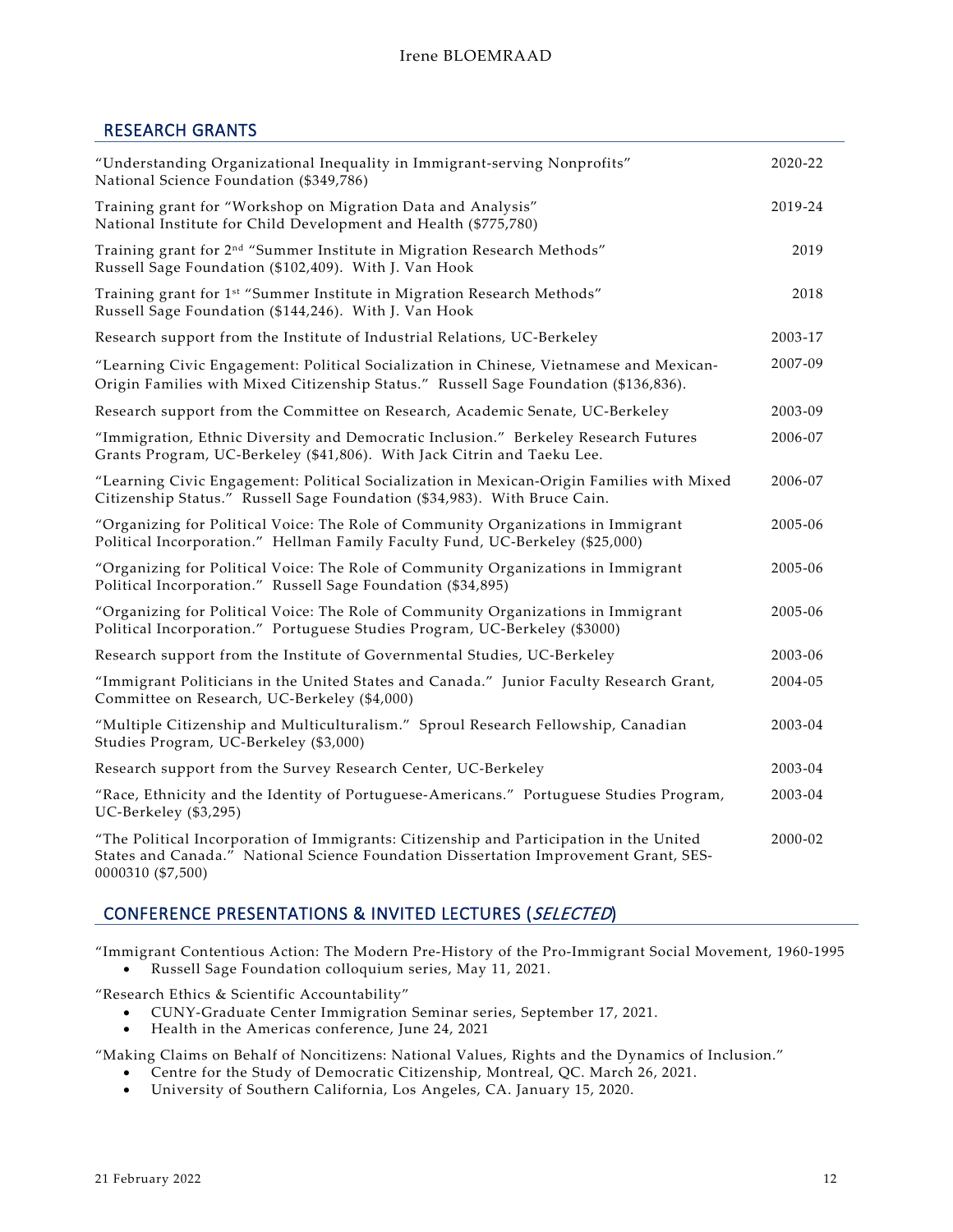"Making Claims on Behalf of Noncitizens: How do you fight categorical inequality?" Invited presentation on a Presidential panel of the Eastern Sociological Society, Philadelphia, PA, February 29, 2020.

"Can Nationalism Help Immigrants? The Limits of Rights Claims-making on Behalf of Noncitizens."

- University of Western Ontario, London, ON, September 20, 2019.
- Political Science colloquium, San Francisco State University, San Francisco, CA, May 1, 2019
- Urban Affairs Association meetings, Los Angeles, CA, April 23, 2019
- "Borders, Borderlands, and Migration" conference, Institute of Slavic, East European, and Eurasian Studies (UCB) and the Central European University, Berkeley, CA, September 10, 2018.
- David Dodge lecture, Canadian Institute for Advanced Research, Toronto, May 2, 2018.
- Weatherhead Center for International Affairs, Harvard University, March 30, 2018.

"Defining and Measuring Integration." Workshop on Forced Migration: From Theory to Practice in Promoting Migrant Well-Being, Committee on Population, U.S. National Academies of Sciences, Engineering, and Medicine, Washington, DC, May 21, 2019.

"Understanding Membership in a World of Global Migration: (How) Does Citizenship Matter?" Keynote lecture, Center for Migration Studies/ *International Migration Review* annual symposium, New York, October 9, 2018.

"The Limits of Rights: Claims-making for Immigrants."

- Department of Demography Brown Bag colloquium, UC-Berkeley, December 5, 2018.
- Psychology Distinguish Speaker Series, University of Guelph, 16 October 2017.
- Successful Societies Program, Canadian Institute for Advanced Research, 13 October 2017.
- International Migration and Refugee Law Workshop, UC-Berkeley, 30 August 2017.
- American Sociological Association meetings, Montreal, QC, 15 August 2017.
- DIGSSCORE, University of Bergen, Bergen, Norway, 7 March 2017

"Being American/ Becoming American: Immigrants' Membership in the United States."

- Ethnicity Centre, University of Bristol, UK, May 18, 2017
- Social Science and Policy Forum, University of Pennsylvania, Thursday, March 20, 2014.
- Successful Societies, Canadian Institute for Advanced Research, Vancouver, BC, October 19, 2013.

"(How) Does Citizenship Matter? Theorizing Mechanisms and Methodology."

- ACCESS Europe, University of Amsterdam, the Netherlands, 13 April 2017.
- Centro Studi Luca d'Agliano and Collegio Carlo Alberto, Turin, Italy, February 3, 2017.
- Max Planck Institute for the Study of Religious and Ethnic Diversity, Göttingen, Germany, December 16, 2017.
- Sussex Centre for Migration Research, University of Sussex, Brighton, UK, November 30, 2016.
- NCCR-On the Move, Université de Neuchâtel, Switzerland, November 25, 2016.
- Sociology and Population Research Center, Columbia University, October 13, 2016.
- Department of Sociology, Trinity College, Dublin, Ireland, October 5, 2016.

"Canadian Exceptionalism: Are we lucky, or are we good?"

- Canadian Studies, University College Dublin, Ireland, 5 April 2017
- McGill Institute for the Study of Canada, McGill University, Montreal, Canada, 10 February 2017
- "The Political Death of Diversity? Debating and Evaluating Policies of Multiculturalism and Immigrant Integration."
	- Department of Comparative Politics, University of Bergen, Norway, 8 March 2017.
	- Trinity College-UCD Public Lecture series, Dublin, Ireland, 15 February 2017

"Economic Americanness and Defensive Inclusion: Social Location, Immigrant Origins and Young Citizens' Conceptions of American National Identity."

- Centre d'études européennes, Science Po, Paris, France, 23 March 2017
- Center for the Study of Law and Society, University of California, Berkeley, April 25, 2016.
- Sociology department, Stanford University, Palo Alto, CA, May 21, 2015.
- Political Science department, University of British Columbia, Vancouver, BC, March 27, 2015.

"Unity Out of Diversity or 'Utter Failure'? Debating and Evaluating Policies of Multiculturalism and Immigration."

- Glendon College, Toronto, Canada, February 22, 2016.
- Institute for European Studies, University of California, Berkeley CA, Sept. 17, 2015.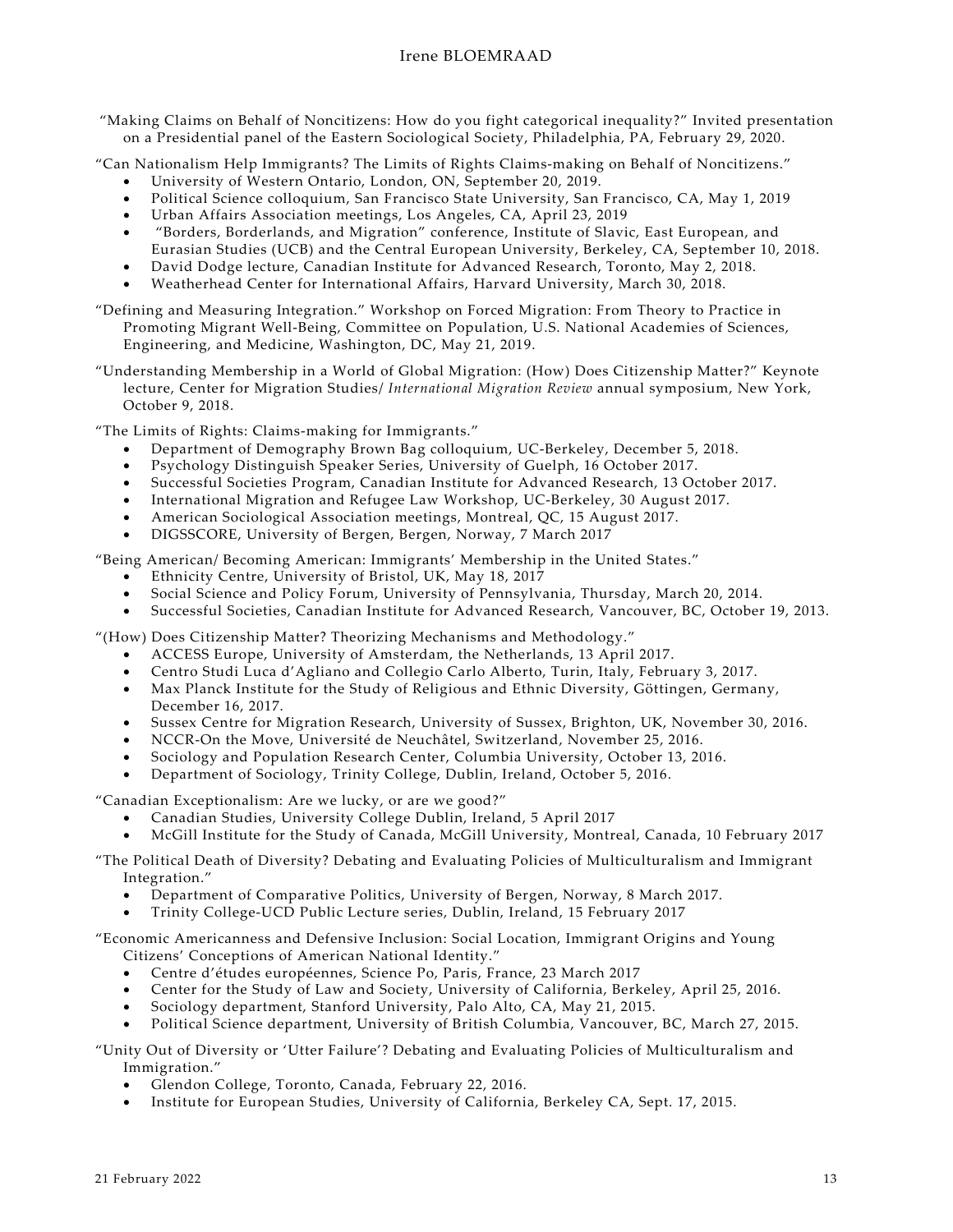- "The Power of the Simple Statistic." Visions in Methodology symposium, Association of Canadian Studies in the United States biennial conference, Las Vegas, NV, October 17, 2015.
- "Solidarity and Conflict: Citizenship, Integration and Multiculturalism Policies." Paper presented at the annual meeting of the American Political Science Association, San Francisco, CA, September 4, 2015.

"Reconciling Diversity and Democracy: The Process and Policies of Immigrant Political Incorporation."

- Goldman School for Public Policy, University of California, Berkeley, February 18, 2015.
- RAND, Santa Monica, CA, January 21, 2015.
- Center for Migration and Development, Princeton University, Princeton, NJ, May 17, 2012.
- Metropolis Québec & Political Science, Concordia University, Montréal, September 29, 2011.
- School of Public Policy and Governance, University of Toronto, May 2, 2011.
- Ash Center for Democratic Governance and Innovation, Harvard University, March 30, 2011.

"Framing the Immigrant Rights Movement: Rights, Family or Economics – which appeals resonate, and for whom?"

- Social Interactions, Identity and Well-Being Program meeting of the Canadian Institute for Advanced Research, New York, September 26, 2014.
- Forum on Migration, Barnard College/ Columbia University, September 25, 2014.
- American Sociological Association Meetings, San Francisco, CA, August 15, 2014.
- "The Secret to our Success: Immigration Policy in Canada." Invited lecture in the 'Big Thinking' series, hosted by the Canadian Federation of Humanities and Social Sciences, Centre Block, Canadian Parliament, Ottawa. April 3, 2014. Video:<http://www.ideas-idees.ca/events/videos?v=11644>.

"Being American/ Becoming American: Immigrants' Membership in the United States."

- Social Science and Policy Forum, University of Pennsylvania, Thursday, March 20, 2014.
- Successful Societies, Canadian Institute for Advanced Research, Vancouver, BC, October 19, 2013.

"Re-imagining the Nation in a World of Migration: Legitimacy, Political Claims-making and Membership in Comparative Perspective."

- UC-San Diego conference on "Immigrant Integration in Comparative Perspective," San Diego, CA, January 31, 2014.
- Association of Canadian Studies in the United States conference, Tampa, FL, November 21, 2013.
- Russell Sage Foundation/ INED conference on *Fear and Anxiety over National Identity*. New York, December 9, 2011.

"Funding Immigrant Organizations: Civic Capacity and Suburban Free-Riding."

- Sociology colloquium, University of North Carolina, Chapel Hill, November 20, 2013.
- Stanford-Berkeley Inequality conference, October 25, 2013.
- Sociology colloquium, University of California, Irvine, January 18, 2013.
- Social Interactions, Identity and Well-Being Program meeting of the Canadian Institute for Advanced Research, Toronto, ON, February 24, 2012.
- "Immigrants in the Media: Civic Visibility in the United States and Canada." Paper presented at the annual meeting of the American Sociological Association, New York, NY, August 10, 2013.

"Immigration and Redistributive Social Policy: Disenfranchisement, Threat or Fractionalization?"

- Social Science History Association meetings, Vancouver, BC, November 3, 2012.
- Institute for Research on Labor and Employment, UC-Berkeley, October 15, 2012.
- American Sociological Association Meetings, Denver, CO, August 15, 2012.
- Immigration and poverty conference sponsored by the National Poverty Center (U. Michigan)/ Russell Sage Foundation (NYC), Berkeley, CA, July 13, 2011.
- "Is There a Trade-off between Multiculturalism and Socio-Political Integration? Policy Regimes and Immigrant Incorporation in Comparative Perspective." Paper presented at the annual meeting of the Population Association of America, San Francisco, CA, May 5, 2012.
- "Becoming a Citizen: Government Policy and Public/ Private Partnerships." Invited presentation at the National Immigrant Integration Conference, Seattle, Washington, October 24, 2011.
- "'Because I'm born here': How the legal contours of belonging shape citizenship and membership in the United States." Paper presented at the annual meetings of Law and Society Association. San Francisco, CA, June 4, 2011.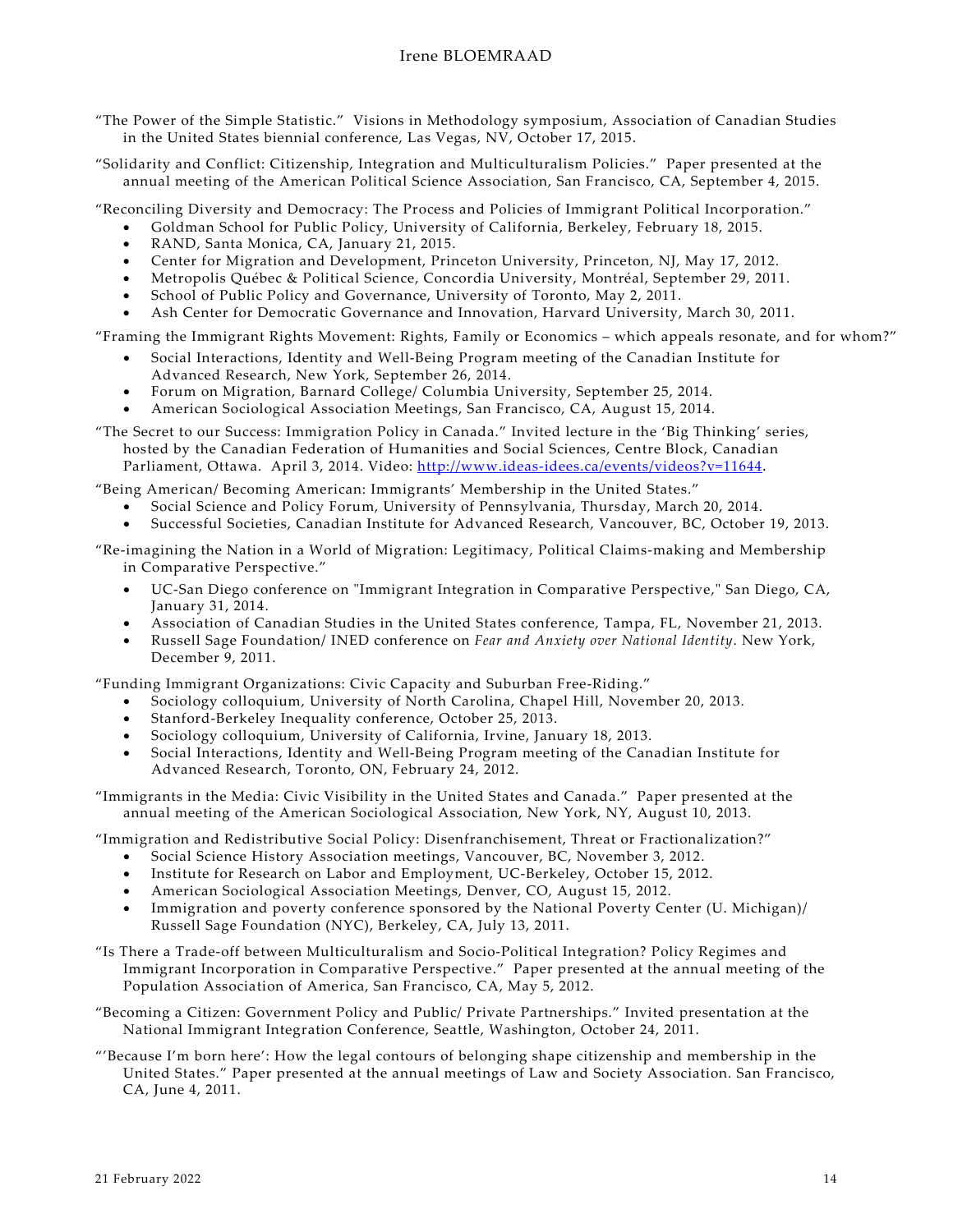- "You Are your Citizenship." Invited presentation in the 'Next Big Question series,' by Canadian Institute for Advanced Research, Toronto, ON. May 2, 2011. Video with highlights: <http://www.vimeo.com/27581285>
- "The Legal Construction of Membership and Belonging." Invited plenary talk at the "Race, Nation, Identity" conference of the University of California Center for New Racial Studies, Los Angeles, CA, April 21, 2011.

"The Comparative Success of Minority and Immigrant-Origin Representatives."

- Institute for Governmental Studies conference, Berkeley, CA, March 5, 2011.
- University of Amsterdam/ Max-Planck-Institute for the Study of Religious and Ethnic Diversity workshop on immigrant political incorporation, Amsterdam, NL, June 9, 2010.
- Institute of Social Change, University of Manchester, UK, January 29, 2010.

"The Contours of Belonging: Legality, Race, Class and Generation in the US."

- Gifford Center for Populations Studies conference, UC-Davis, February 26, 2011
- Institute for the Study of Social Issues, UC-Berkeley, February 2, 2011
- Canadian Institute for Advanced Research, Toronto, ON, October 2, 2010
- University of Toronto, Sociology Department, Toronto, ON, September 29, 2010
- Anthropology of Children Seminar, Vrije Universiteit, Amsterdam, NL, April 15, 2010.
- Netherlands Interdisciplinary Demographic Institute, Den Haag, NL, April 7, 2010.
- l'Institut national d'études démographiques, Paris, France, March 8, 2010.
- Institute for Ethnic and Migration Studies, University of Amsterdam, November 17, 2009.
- "Division or Inclusion? Multiculturalism and Immigrants' Citizenship in Comparative Perspective." Invited presentation at the American Sociological Association meetings, Atlanta, GA, August 2010.

"Does Immigration Erode Social Capital? The Conditional Effects of Immigration-Generated Diversity on Trust, Membership, and Participation across 19 Countries, 1981-2000."

- European Research Centre on Migration and Ethnic Relations, Utrecht, NL, April 12, 2010.
- Immigration Initiative Research Seminar, Trinity College, Dublin, Ireland, March 19, 2010.
- Berlin Graduate School for Social Sciences, Humboldt University, Berlin, December 9, 2009.
- Department of Political Science, University of Amsterdam, September 21, 2009.
- Social Interactions, Identity & Well-Being program meeting, CIFAR, Calgary, June 25, 2009.
- Stanford Sociology Department Colloquium, Palo Alto, CA, May 28, 2009.
- Institute for Research on Labor and Employment, Berkeley, CA, November 17, 2008.
- Bay Area Colloquium in Population, Berkeley, CA, October 2, 2008.
- Metropolis Canada/ CIFAR special presentation, Ottawa, ON, September 22, 2008.
- Institute of Social Change, University of Manchester, Manchester, UK, June 19, 2008.
- "Multiple Citizenship & Identity: Measurement and Meaning." Invited presentation, "New Europeans diversity in an ever closer union." Workshop organized by Netherlands Interdisciplinary Demographic Institute, Den Haag, Netherlands, November 9, 2009.
- "Multiculturalism, Citizenship and Participation: A Comparative Perspective." Invited presentation, "Culture and Citizenship: Towards a New Civic Pluralism," an International Alliance of Research Universities conference, Copenhagen, Denmark, November 2, 2009.
- "Canadian Exceptionalism? Multiculturalism and Immigrants' Political Integration in Comparative Perspective." Invited presentation, co-hosted by Atlantic Metropolis, CIFAR and Department of Economics, Dalhousie University, Halifax, Canada, October 1, 2009.
- "Two Peas in a Pod," "Apples and Oranges," and other Food Metaphors: Comparing Canada and the United States. Keynote address for the conference "Diverse Pathways to Immigrant Political Incorporation: Comparative Canadian and US Perspectives," Florida International University, January 16, 2008.

"Does Diversity Damage Democracy? Bringing a Sociological Lens to Immigration, Civil Society & Politics." Invited plenary address, Canadian Sociological Association, Vancouver, BC, June 6, 2008.

- "Migration, Citizenship and Political Incorporation: Taking the Settlement Context Seriously." Invited talk in Sociology, University of British Columbia, Vancouver, BC, March 10, 2008.
- "Does Parents' Documentation Status Alienate or Activate Kids' Political Energies?" Center for Race and Gender, University of California, Berkeley, CA, January 31, 2008.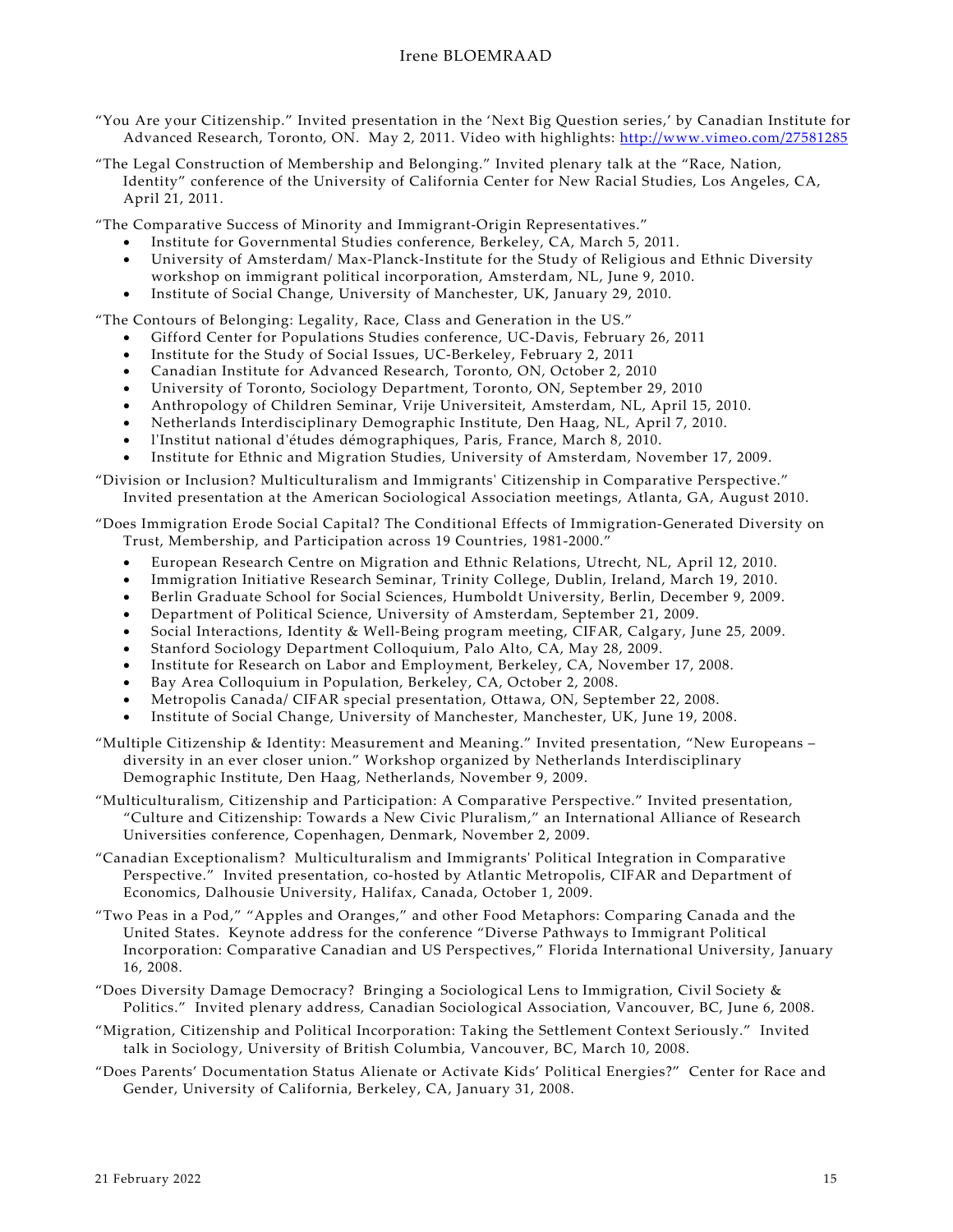- "'We, the People' in an Age of Migration: Immigrants' Political Integration in Comparative Perspective." Invited talk Program on Democracy, Citizenship, and Constitutionalism, University of Pennsylvania, Philadelphia, PA, December 13, 2007.
- "Multiculturalism as Peril or Promise? Repercussions for Immigrants' Citizenship," Center for Law and Society, UC-Berkeley, Berkeley, CA, September 24, 2007.
- "Civic Inequality: Civic and Political Presence among Immigrants in the Silicon Valley," American Political Science Association, Chicago, IL, August 30, 2007. (With Shannon Gleeson and S. Karthick Ramakrishnan.)
- "Understanding Multicultural Citizenship: Lessons from the United States and Canada." Conference on "Accommodating and Managing Multiple Diversities: Recent Experience in the United States and Canada," Weatherhead Center for International Affairs Canada Program, Harvard University, Cambridge, MA, May 5, 2007.
- "All in the Family: Dual Mobilization in the East Bay." Conference on "Understanding the Immigration Protests of Spring 2006: Lessons Learned, Future Trajectories," Institute for Research on Labor and Employment, University of California, Berkeley, CA, April 20, 2007. (With Christine Trost.)
- "Immigrants in the Media: Civic Visibility in the United States and Canada." Midwest Political Science Association meetings, April 12, 2007. (With Els de Graauw, Rebecca Hamlin and S. Karthick Ramakrishnan.)

"Becoming a Citizen: Incorporating Immigrants and Refugees in the United States and Canada."

- Social Interactions, Identity and Well-Being (SIIWB) Program of the Canadian Institute for Advanced Research, Vancouver, April 15, 2007.
- Institute of Industrial Relations, 60th Anniversary Conference, University of California, Berkeley, November 17, 2006.
- Institute for the Study of Social Change, University of California, Berkeley, November 1, 2006.
- Race & Ethnicity Seminar, University of Wisconsin-Madison, September 18, 2006, Madison, WI.
- Moynihan Institute of Global Affairs, Maxwell School, Syracuse University, NY, April 7, 2006.
- Department of Economics, Simon Fraser University, Burnaby, BC, March 21, 2006.
- "Learning the Political Ropes: Civic and Political Learning in Mixed Status Mexican Origin Families." Invited presentation to the Bay Area Latin America Forum, Center for Latin American Studies, University of California, Berkeley, March 19, 2007.
- "Historical Naturalization in the United States: What Can We Learn from the Past?" Invited presentation at the American Association of Law Schools meetings, Washington, DC, January 4, 2006.
- "Success and Stigma in Community Service: Gender, Community Organizations and Government Policy in the United States and Canada." Conference on Civic Roots and Political Realities: Community Organizations and Political Engagements among Immigrants in the United States and Abroad. Russell Sage Foundation, New York, NY, December 15, 2006.
- "The Mexican American Political Socialization Project." Institute for the Study of Social Change, 30th Anniversary Conference, University of California, Berkeley, October 20, 2006.
- "Latino Civic Organizing in Comparative Perspective: How Individual, Community and Contextual Determinants Shape Civic and Political Participation." American Sociological Association, Montreal, August 14, 2006. (With Shannon Gleeson and Karthick Ramakrishnan.)
- "Civic Invisibility? The Civic and Political Stratification of Immigrant and Mainstream Community Organizations." American Sociological Association, Montreal, August 12, 2006. (With Karthick Ramakrishnan.)
- "Using Statistical Data to Understand Immigrant Communities." Catholic Legal Immigration Network, Inc. (CLINIC) 2006 National Legalization Capacity Building Conference, July 12, 2006, Oakland, CA.
- "Designing Immigration Research: Comparative and Multi-Method Approaches." Summer Institute of International Migration, UCSD, June 18, 2006.
- "Do Immigrant Politicians Care More About Immigrants? The Role of Biography, Economics and Politics on Congressional Voting." Institute of Industrial Relations, UC-Berkeley, Berkeley ,CA, May 1, 2006. (With Naomi Hsu.)
- "Citizenship, Multiculturalism and Socio-Political Inclusion: Lessons from Canada and the US." Invited plenary presentation at the 8th National Metropolis Conference, Vancouver, BC, March 26, 2006.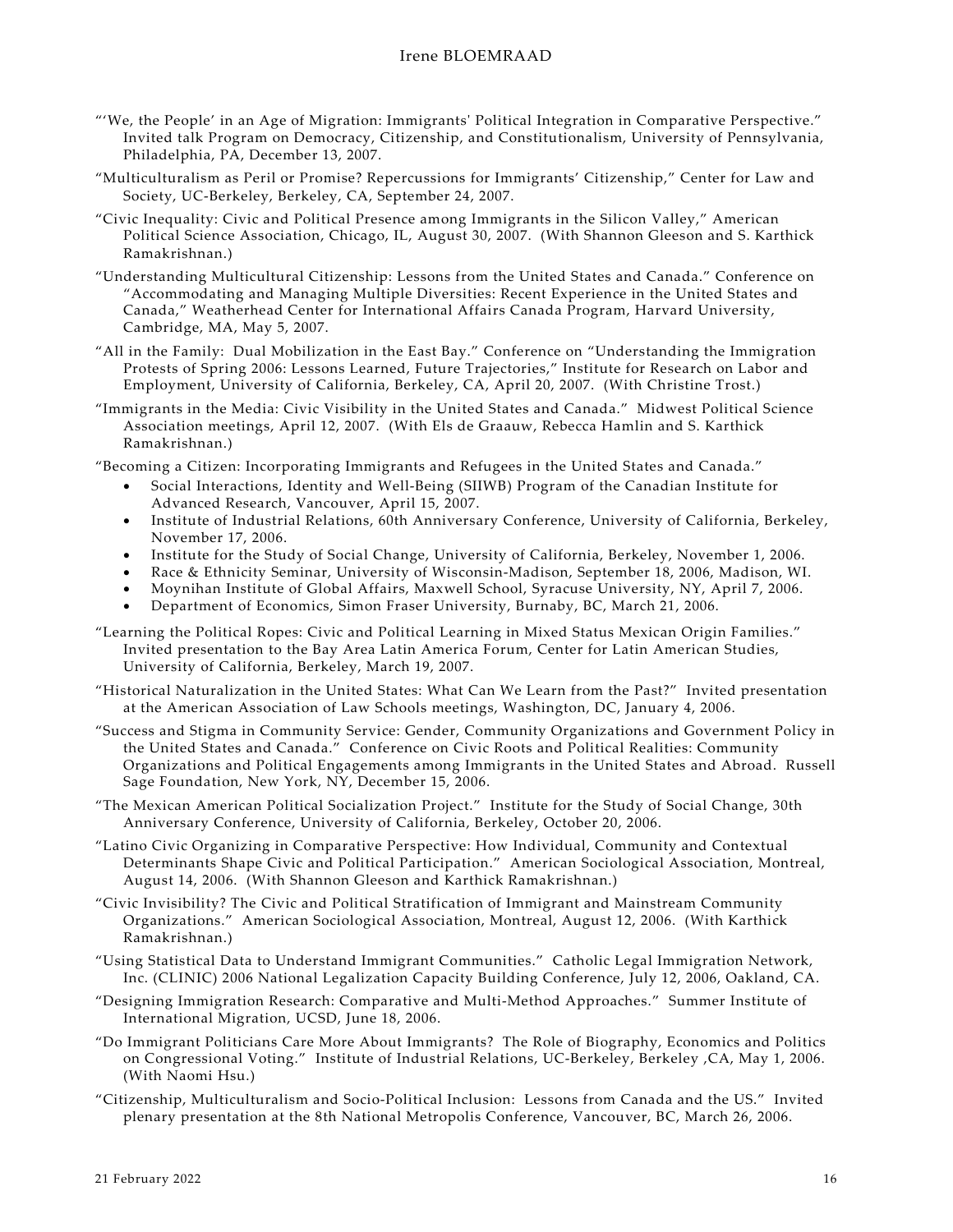- "Expanding the Practices of Citizenship: New and Old Forms of Civic and Political Engagement among Immigrants at the Local Level." Conference on "Citizenship Without Borders: Belonging and Exclusion in Immigrant America," Boalt Law School and Institute for the Study of Social Change, Berkeley, CA, March 17, 2006.
- "Who Claims Dual Citizenship? The Limits of Postnationalism, the Possibilities of Transnationalism and the Persistence of Traditionalism." Canadian Studies Program, University of California, Berkeley, November 31, 2005.
- "Creating Citizens: The Political Incorporation of Immigrants and Refugees in the United States and Canada." Social Science History Association, Portland, Oregon, November 4, 2005.
- "Social Capital and Public-Private Partnerships: Lessons from Canada and the U.S." Invited plenary presentation at the 10th International Metropolis Conference, Toronto, ON, October 21, 2005.
- "Designing Immigration Research: Comparative and Multi-Method Approaches," Summer Institute on International Migration, Social Science Research Council and University of California, Irvine, June 27, 2005.
- "Much Ado about Nothing? The Contours of Dual Citizenship in the United States and Canada." Presentation at "Dual Citizenship – Right and Security in an Age of Terror," Munk Centre for International Studies, University of Toronto, March 17-19, 2005.
- "Can Multiculturalism Be Assimilatory? Immigration Political Incorporation and the Role of Government in the United States and Canada." American Sociological Association, San Francisco, August 17, 2004.
- "When Government Matters: The Diverging Fortunes of Immigrant Political Incorporation in the United States and Canada." Invited presentation in the Department of Sociology, University of California, Irvine, June 7, 2004.
- "Understanding Portuguese Immigrants' Political Invisibility: Is it Them, or Is it Us?" Invited presentation to the Portuguese Studies Program, Institute of European Studies, University of California, Berkeley, April 23, 2004.
- "Creating Citizens: North American Naturalization Across the 20th Century." Invited Presentation to the Demography Brown Bag Series, Department of Demography, University of California, Berkeley, February 18, 2004.
- "Managing Diversity: Government Policy, Structured Mobilization and the Political Participation of Migrant Minorities." Invited presentation to Canadian Institute for Advanced Research Program on "Successful Societies: The Dynamics of Collective Development," Berkeley, CA, January 16-17, 2004.
- "Structured Mobilization and the Political Incorporation of Immigrants and Refugees: Citizenship and Participation in the United States and Canada." Presentation at "Crossing Borders/Constructing Boundaries: Multidisciplinary Perspectives on International Migration," Social Science Research Council conference, Pacific Grove, CA, January 7-11, 2004.
- "Citizenship, Immigration and the State: The Diverging Fortunes of Political Incorporation in the United States and Canada."
	- Institute of Governmental Studies Colloquium on Race, Ethnicity and Immigration, Berkeley, CA, October 8, 2003.
	- Cluster on Immigrant Incorporation, Radcliffe Institute for Advanced Research, Cambridge, MA, November 21, 2003.
- "Immigrants' Acquisition of Canadian Citizenship: Is Canadian Multiculturalism Assimilatory?" Canadian Studies Program speakers series, Berkeley, CA, October 1, 2003.
- "Whither Multiculturalism?" Invited presentation, "On the Edge: Is the Canadian Model Sustainable?" conference, Weatherhead Center for International Affairs, Harvard University, May 10, 2003.
- "Government, Organizations and Immigrant Political Incorporation: A Tale of Two Countries." Social Science History Association, St. Louis, MO, October 26, 2002.
- "Ethnic Leaders and the Immigrant Settlement Industry: The Development of Community Advocates." American Sociological Association, Chicago, IL, August 2002.
- "Political Institutions, Ethnic Elites, and the Civic Engagement of Immigrants: A comparison of Canada and the United States." Invited presentation in the Harney Lecture Series, University of Toronto, Toronto, ON, November 9, 2001.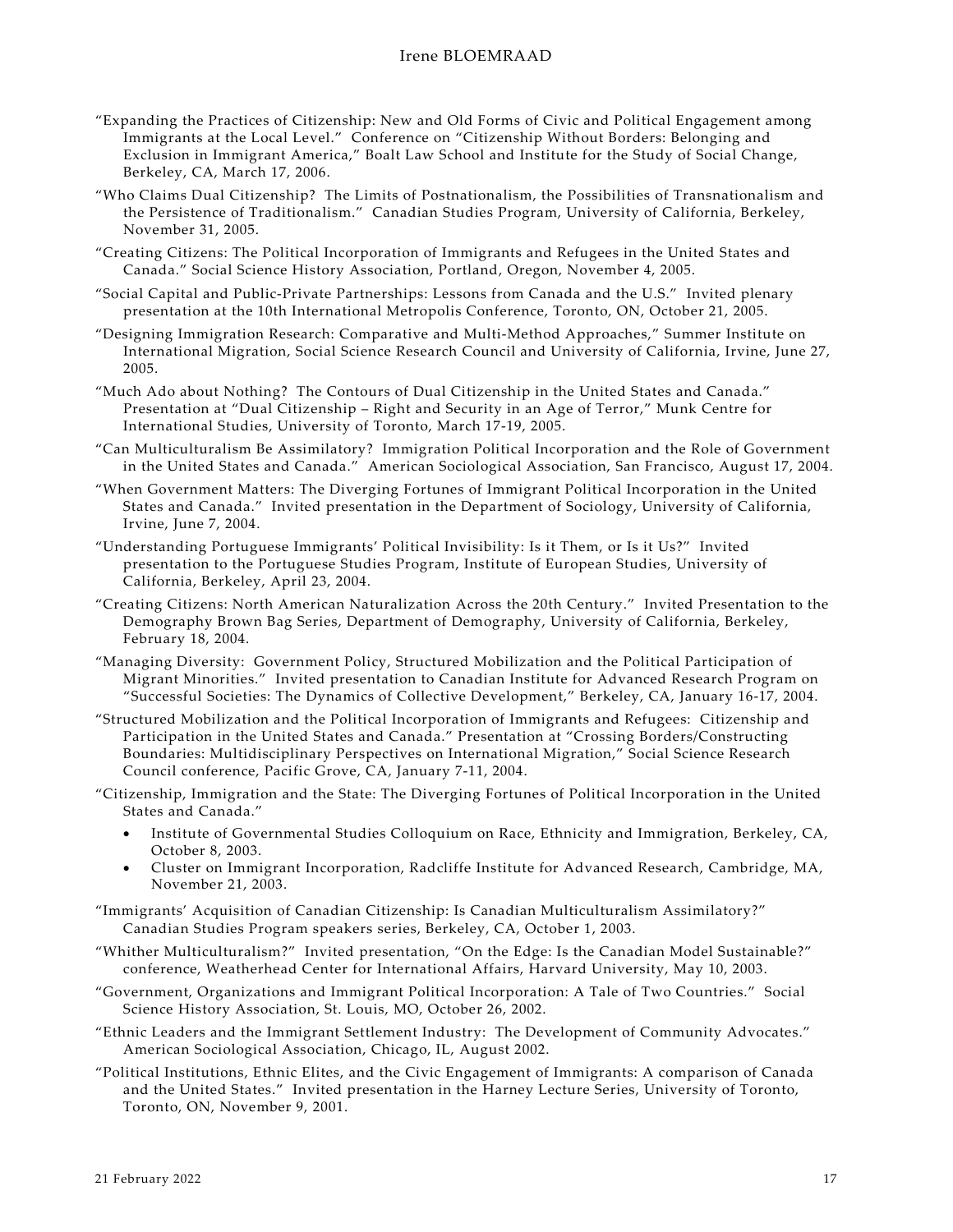- "Who Claims Dual Citizenship? The Limits of Postnationalism, the Possibilities of Transnationalism and the Persistence of Traditionalism." American Sociological Association, Anaheim, CA, August 19, 2001.
- "Citizenship in Canada and the United States: Combining Quantitative and Qualitative Methods." Invited presentation at Statistics Canada, Ottawa, ON, June 25, 2001.
- "Invisible or Exploited? How Race and Class Discourses influence Portuguese Identity and Citizenship in the United States and Canada." Conference on "Race, Culture, Nation: Arguments across the Portuguese-speaking World," Brown University and University of Massachusetts, Dartmouth, April 7, 2001.
- "Does Multiculturalism Matter?" Invited presentation to the Centre for Excellence in Research on Immigrant Settlement, Toronto, ON, January 10, 2001.
- "A North American Naturalization Gap: Comparing Naturalization Rates and Processes of Portuguese Immigrants in Massachusetts and Ontario." Boston Seminar in Immigration and Urban History, Massachusetts Historical Society, Boston, MA, December 14, 2000.
- "American Citizenship and Naturalization Processes in the Early Twentieth Century." Social Science History Association, Pittsburgh, Penn., October 27, 2000.
- "U.S. Naturalization in Historic Perspective: What can the past tell us about the present?" American Sociological Association, Washington, DC, August 12, 2000.
- "A Macro-Institutional Approach to Immigrant Incorporation: Comparing Naturalization Rates and Processes of Portuguese Immigrants in the US and Canada." American Sociological Association, Chicago, IL, August 8, 1999.

Named "Best Student Paper" by the International Migration Section of the ASA.

- "Political Culture, State Institutions, Ethnic Organizations, and Immigrant Naturalization: Lessons Drawn from a Canadian-US Comparison." International Migration Policy Roundtable, Carnegie Endowment for International Peace, Washington, DC, May 14, 1999.
- "Vision for the Future or Anachronism? The Quebec Independence Movement and the Nation-State." International Sociological Association, Montréal, QC, July 28, 1998.
- "From Outsiders to Insiders: The Quebec Independence Movement." American Sociological Association, Toronto, ON, August 11, 1997.

## TEACHING & ADVISING

#### Courses taught:

| Membership and Migration (Letters & Sciences "Big Ideas" course)<br>undergraduate (Soc C146M), co-taught, UC-Berkeley           | 2020, 2022                |
|---------------------------------------------------------------------------------------------------------------------------------|---------------------------|
| Immigration, Integration and Citizenship<br>undergraduate & graduate (Soc 190, 280, 290), UC-Berkeley                           | 2004-2012, 2018, 2022     |
| Contemporary Immigration in Global Perspective<br>undergraduate (Soc 146AC), UC-Berkeley                                        | 2010, 2012, 2014, 2018-20 |
| Sociological Methods: In-depth Interviewing<br>undergraduate & graduate (Soc 108, 273F), UC-Berkeley                            | 2013, 2019                |
| Social Movements and Immigration<br>graduate (Soc 290), UC-Berkeley                                                             | 2018                      |
| Introduction to Research Methods<br>undergraduate & graduate (Soc 5, 271A), UC-Berkeley                                         | 2004-2009, 2013, 2015     |
| Immigration and Membership: Theory and Practice<br>undergraduate (Soc 190AC), UC-Berkeley $-$ a service learning senior seminar | 2012                      |
| Sociological Theory<br>Sophomore Tutorial (Soc 97), Harvard University                                                          | 1998, 1999                |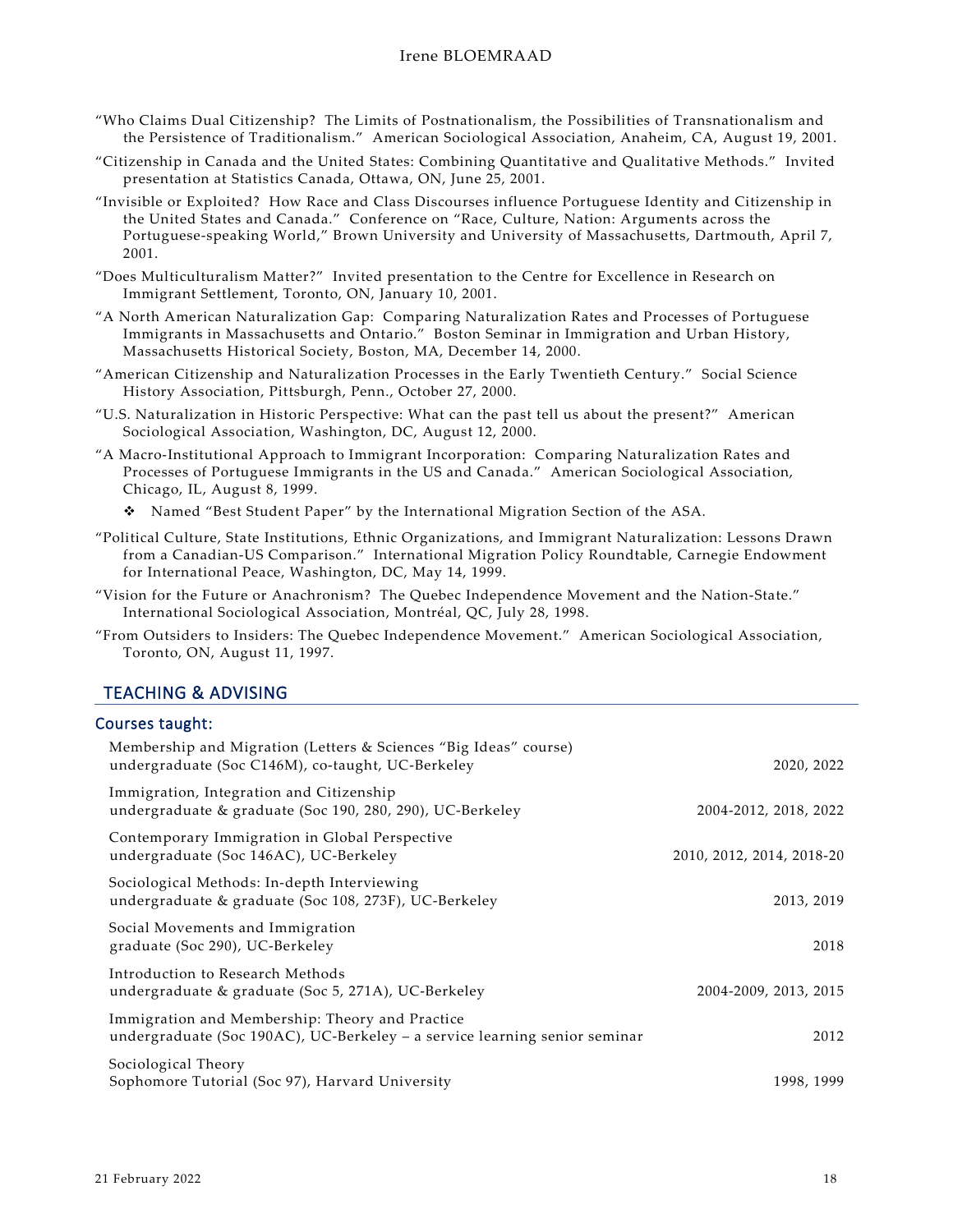# Teaching development, awards & publications:

| Nominated for the "Extraordinary Teaching in Extraordinary Times" Award, UC-Berkeley                                                                                                                                                                                                                                          | 2020       |
|-------------------------------------------------------------------------------------------------------------------------------------------------------------------------------------------------------------------------------------------------------------------------------------------------------------------------------|------------|
| Berkeley Collegium Grant: "Narrowing the gap between teaching and research" (\$20,000)                                                                                                                                                                                                                                        | 2018-20    |
| "Mentoring Matters: Tips for Building Productive Mentoring Relationships for Migration<br>and Citizenship Scholars." Irene Bloemraad, Els de Graauw and Rebecca Hamlin.<br>Migration and Citizenship: Newsletter of the American Political Science Association<br>Organized Section on Migration and Citizenship 4(2): 80-84. | 2016       |
| "Faculty on the Front Line: Reflections on Research, Teaching, and Service."<br>Irene Bloemraad, Michelle Dunlap and Hahrie Han. Diversity and Democracy 18(4). A<br>publication of the Association of American Colleges and Universities.                                                                                    | 2015       |
| American Cultures Innovation in Teaching Prize, University of California, Berkeley<br>for novel, multidisciplinary pedagogy and research-centered teaching on diversity<br>❖                                                                                                                                                  | 2013       |
| Faculty Advisor for Graduate Student Instructor (GSI) Affairs<br>Advisor and co-instructor of semester-long GSI training seminar.                                                                                                                                                                                             | 2012-14    |
| Social Sciences Distinguished Teaching Award, University of California, Berkeley<br>College of Letters and Science award for overall contribution to teaching<br>❖                                                                                                                                                            | 2012       |
| Chancellor's Public Scholar, American Cultures Engaged Scholarship program<br>campus award to bring community-based engagement into undergraduate teaching<br>❖                                                                                                                                                               | 2011-12    |
| Faculty mentor for Math for America/ Industry Initiatives for Science and Math Education<br>Program to improve math instruction in K to college settings.                                                                                                                                                                     | 2011       |
| Participant in semester-long "How Students Learn" workshops<br>Run by the UC-Berkeley GSI Teaching and Resource Center                                                                                                                                                                                                        | 2011       |
| Faculty leader (with Kim Voss) on a Teagle/ Spencer teaching grant<br>"An Active Learning Model for Enhancing Writing in Sociology" (\$45,000)                                                                                                                                                                                | 2008-2011  |
| Sarlo Distinguished Graduate Student Mentoring Award, UC-Berkeley<br>campus award for "outstanding commitment to the mentorship of graduate students"<br>❖                                                                                                                                                                    | 2008       |
| Participant in the New Faculty Teaching Mentorship program, UC-Berkeley                                                                                                                                                                                                                                                       | 2003-04    |
| Derek Bok Center Excellence in Teaching Certificate, Harvard University                                                                                                                                                                                                                                                       | 1998, 1999 |
| "Debate Response Papers." Harvard Writing Project Bulletin (Fall 1998): 11.                                                                                                                                                                                                                                                   |            |

## Advising & mentoring:

Postdoctoral mentoring:

- Nicholas Fraser Sproul Fellow & Post-doctoral fellows, Canadian Studies, 2021-22
- Anita Manatschal Swiss National Science Foundation Post-doctoral Fellowship, 2015-16
- Andrea Lawlor Social Science and Humanities Research Council of Canada, 2013-14
- Veronica Terriquez Ford Foundation Post-doctoral Fellowship, 2013-14
- Magali Girard Fonds québécois de la recherche sur la société et la culture, 2011-12
- Helen Marrow Robert Wood Johnson Foundation, Scholars in Health Policy Research, 2008-10
- Daniel Faas Fulbright-Schuman Fellowship, 2008

External PhD examiner [*examination date*]

- Sander van Haperen (Sociology) "Digitally Networked Grassroots: Social Media and the Development of the Movement for Black Lives and Immigrant Rights Movement in the United States." University of Amsterdam [*December 2019*]
- Charles Breton (Political Science) "Incorporation Policies, Identities, and Relationships between Host Societies and Immigrants." University of British Columbia [*January 2015*]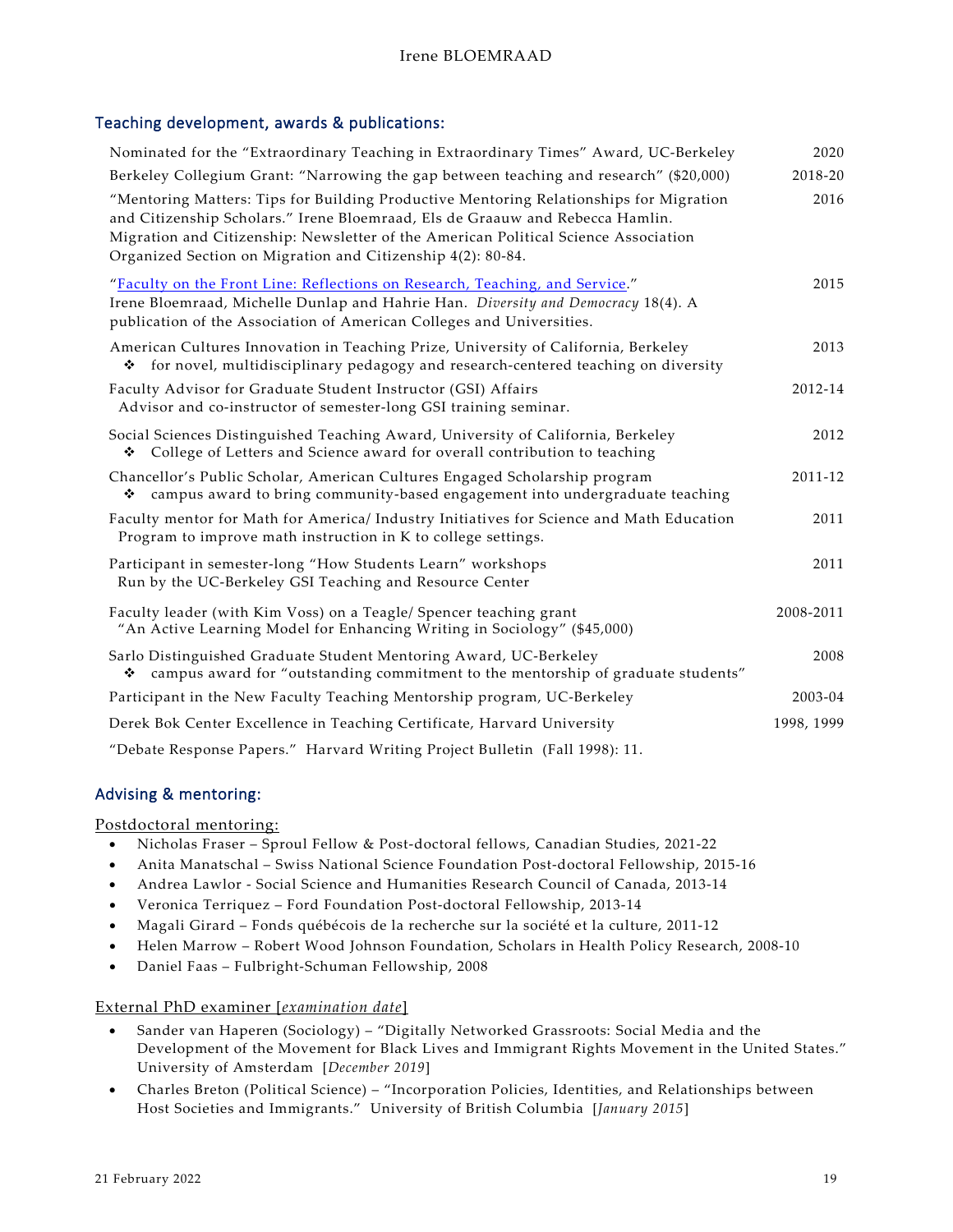- Elic Chan (Sociology) "Mahjonging Together: Distribution, Financial Capacity, and Activities of Asian Nonprofit Organizations in Canada." University of Toronto [*November 2013*]
- Laure B. Michon (Political Science) "Ethnic Minorities in Local Politics: Comparing Amsterdam and Paris." University of Amsterdam [*January 2011*]

# Ph.D. Dissertations advised [*completion date*]:

*Ph.D. Dissertation Chair*, University of California, Berkeley [*graduation date*]

- Boróka Bó (Sociology/ Demography, co-chair) "Time for Well-Being" [*September 2021*]
- Esther Yoona Cho (Sociology) "Invisible Illegality: The Double-bind of Being Asian and Undocumented" [*August 2019*]
- Vasanthi Venkatesh (Jurisprudence & Social Policy, co-chair) "Rethinking the Temporary, Reconstituting the Citizen: Rights Mobilization by Temporary Foreign Workers in Comparative Perspective" [*September 2018*]
- Dani Carrillo (Sociology) "Navigating Aid: Latinx Immigrants Accessing Services in a Post Welfare Reform Era." [*May 2018*]
- Heidy Sarabia (Sociology) "Bordered and Borderless Realities: The opening and closing of the U.S.- Mexico border to Mexican nationals." [*August 2014*]
- Edwin Lin (Sociology) "Small Pond Migration: Chinese migrant shopkeepers in South Africa" (cochair) [*May 2014*]
- Naomi Hsu (Sociology) "Awakening the Sleeping Giant: Campaign Strategies, Political Parties, and the Puzzle of Asian American Under-participation in Electoral Politics" (co-chair) [*December 2013*]
- Catherine Barry (Sociology/ Demography) "Moving On Up? U.S. Military Service, Education and Labor Market Mobility among Children of Immigrants" [*May 2013*]
- Joanna Doran (Social Welfare) "After the American Dream: The Immigrant Experience in an Asset Building Program for the Working Poor" (co-chair) [*May 2013*]
- Shannon Gleeson (Sociology) "The Intersection of Legal Status and Stratification: The Paradox of Immigration Law and Labor Protections in the United States" (co-chair) [*May 2008*]

*Ph.D. Dissertation Committee Member*, University of California, Berkeley (unless otherwise specified)

- Michelle Phillips (Sociology) "Repairing (and Exploiting) the Underclass Image: The Importance of Intersectionality in Asia's "Maid Trade" [*May 2021*]
- Jae Yoon Kim (Pol. Sci.) "Essays on the Politics of Solidarity in Multiracial America" [*May 2021*]
- Mary Hoopes (Jurisprudence & Social Policy) "Empirical Studies of the State's Treatment of Noncitizens in the United States: A Mixed Method Approach" [*August 2020*]
- Brendan A. Shanahan (History) "Making Modern American Citizenship: Citizens, Aliens, and Rights in the United States, 1865-1965" [*July 2018*]
- Seonmin Kim (Sociology) "Re-Categorizing Americans: Difference, Distinction, and Belonging in the Dillingham Commission (1907-1911)" [*July 2018*]
- Mayra Feddersen Martinez (Jurisprudence and Social Policy) "The Bureaucratic Politics of Legal Reform: Chile as an Exceptional Case" [*December 2017*]
- Sarah Dunbrook Macdonald (Sociology) "Mismatched: Adoption Agencies, Parental Desire, and the Economy of Transnational Adoption" [*August 2015*]
- Angela Fillingim (Sociology) "The Politics of Human Rights and Their Violation: A Sociological Interpretation of United States-Latin America Policy of Restoring Human Rights During Argentina's Dirty War and Establishing Human Rights During El Salvador's Civil War." [*July 2015*]
- Ali Chaudhary (Sociology, UC-Davis) "Spoiled By War: How State Policies, Community Characteristics and Stigma Shape the Pakistani Migrant Non-Profit Sector in London, Toronto and New York City" [*July 2015*]
- Trinh Tran (Sociology) "Overlapping and Disconnected Social Spheres: A Multi-Contextual Model of the Link Between School Choice and Neighborhood Effects on Adolescents" [*May 2015*]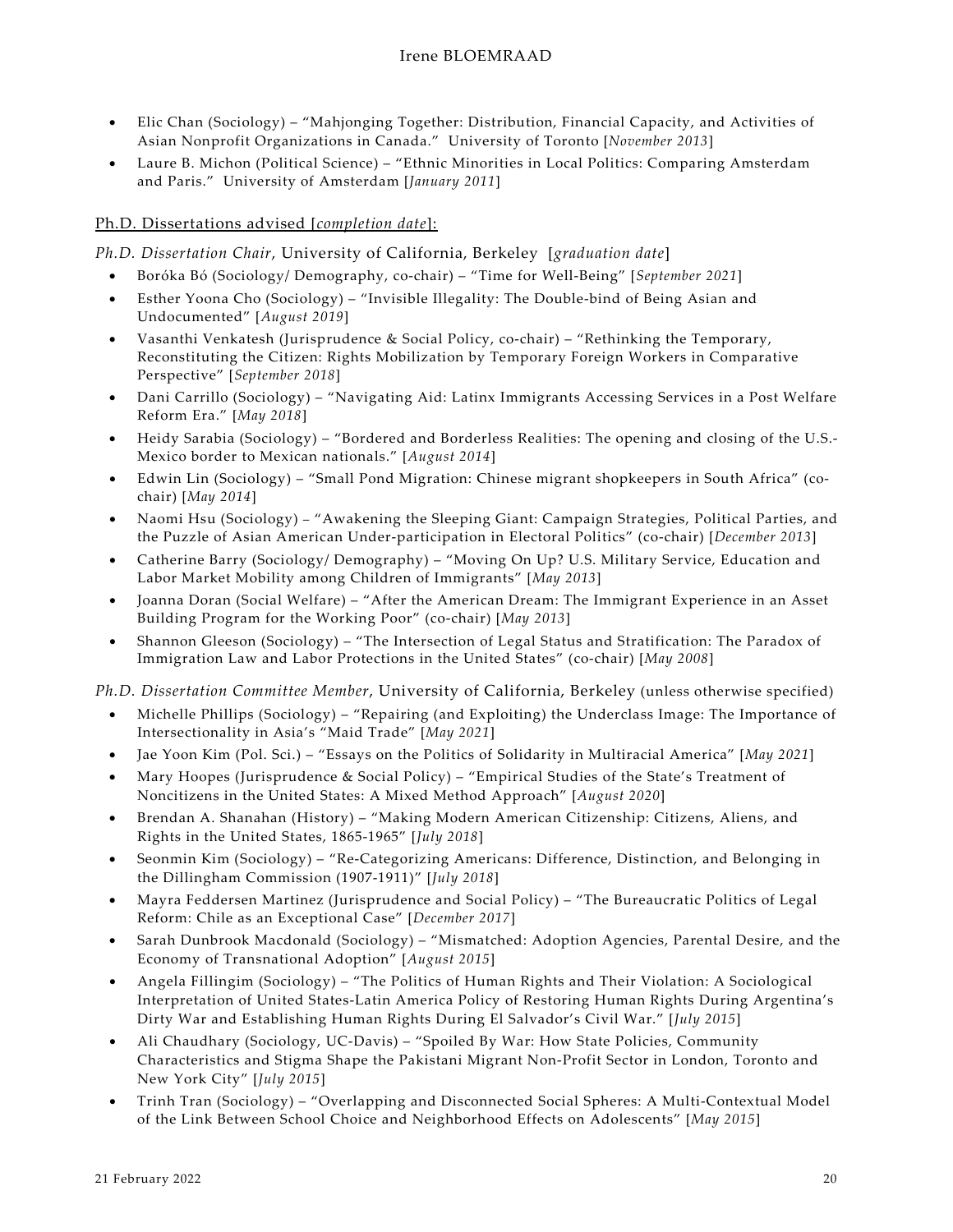- Abigail Andrews (Sociology) "Departures and Returns: Migration, Gender, and the Politics of Transnational Mexican Communities" [*May 2014*]
- Ethel Regis Lu (Ethnic Studies) "Mediating Global Filipinos: The Filipino Channel and the Filipino Diaspora" [*December 2013*]
- Willow Sussex Mata (Education) "Two Mainstreams, One School System: The Complexities of Immigrant Integration in Barcelona" [*May 2013*]
- Sarah Garding (Political Science) "Courting the Nation Abroad: Diaspora Political Incorporation Policies in Postcommunist Europe and Eurasia" [*May 2013*]
- Bao Lo (Ethnic Studies) "The Second Generation Story of Hmong Americans" [*May 2013*]
- Kristel Acacio (Sociology) "Getting Nurses Here: Migration Industry and the Business of Connecting Philippine-Educated Nurses with United States Employers." [*December 2011*]
- Alexander Street (Political Science) "Citizenship Begins at Home: How Families Shape Immigrant Incorporation." [*December 2011*]
- Jennifer Jones (Sociology) "Salsa and Soul: Mexican Migration and Race Relations in Winston-Salem, North Carolina." [*August 2011*]
- Kimberly Hoang (Sociology) "New Economies of Sex and Intimacy in Vietnam." [*August 2011*]
- Philip Wolgin (History) "Beyond National Origins: The Development of Modern Immigration Policymaking, 1948-1968." [*May 2011*]
- Ming Hsu Chen (Jurisprudence & Social Policy) "Regulatory Rights: Civil Rights Agencies Translating "National Origin Discrimination" into Language Rights, 1965-1979." [*May 2011*]
- Hana Brown (Sociology) "Critical Divides: Race, Immigration and the Transformation of U.S. Welfare Policy." [*May 2011*]
- Cinzia Solari (Sociology) "Exile vs. Exodus: Nationalism and Gendered Migration from Ukraine to Italy and California." [*December 2010*]
- Takeshi Akiba (Jurisprudence and Social Policy) "The Evolution of State and Federal Citizenship in the United States." [*December 2010*]
- Sofya Aptekar (Sociology, Princeton University) "Immigrant Naturalization and Nation-Building in North America." [*September 2010*]
- Matthew Wright (Political Science) "Multiculturalism and the Imagined Community: Diversity, Policy, and National Identity in Public Opinion" [*August 2010*]
- Charlotte Chang (Public Health) "Evaluation and Adaptations of a Community-Based Participatory Research Partnership in San Francisco's Chinatown" [*May 2010*]
- Kenneth Haig (Political Science) "National Aliens, Local Citizens? Japan's Immigrant Integration Politics in Comparative Perspective" [*August 2009*]
- Rebecca Hamlin (Political Science) "Let Me Be a Refugee: Asylum Seekers and the Transformation of Law in the United States, Canada, and Australia." [*August 2009*]
- Peter Brownell (Sociology) "Sanctions for Whom? The Immigration Reform and Control Act's "Employer Sanctions" Provisions and the Wages of Mexican Immigrants" [*May 2009*]
- Els de Graauw (Political Science) "Nonprofit Organizations and the Contemporary Politics of Immigrant Incorporation in San Francisco" [*August 2008*]
- Christel Kesler (Sociology) "Immigrants, Work, and Welfare: Incorporation and Exclusion in Germany, Sweden, and the United Kingdom" [*August 2007*]

## In-progress Ph.D. Dissertations:

- Mario Demetrios Castillo (Sociology) inclusion in radically inclusive community organizations
- Isabel García-Valdivia (Sociology, co-chair) aging undocumented immigrants in the US
- Antonia Mardones (Sociology) race and immigration in Chile and Argentina
- Nallely Mejia (Sociology, co-chair) Latinx views and strategies on asset accumulation
- Alicia Sheares (Sociology) Black tech entrepreneurs in Silicon Valley and Atlanta
- Pauline White Meeusen (Jurisprudence & Social Policy) immigrant detention & asylum-seeking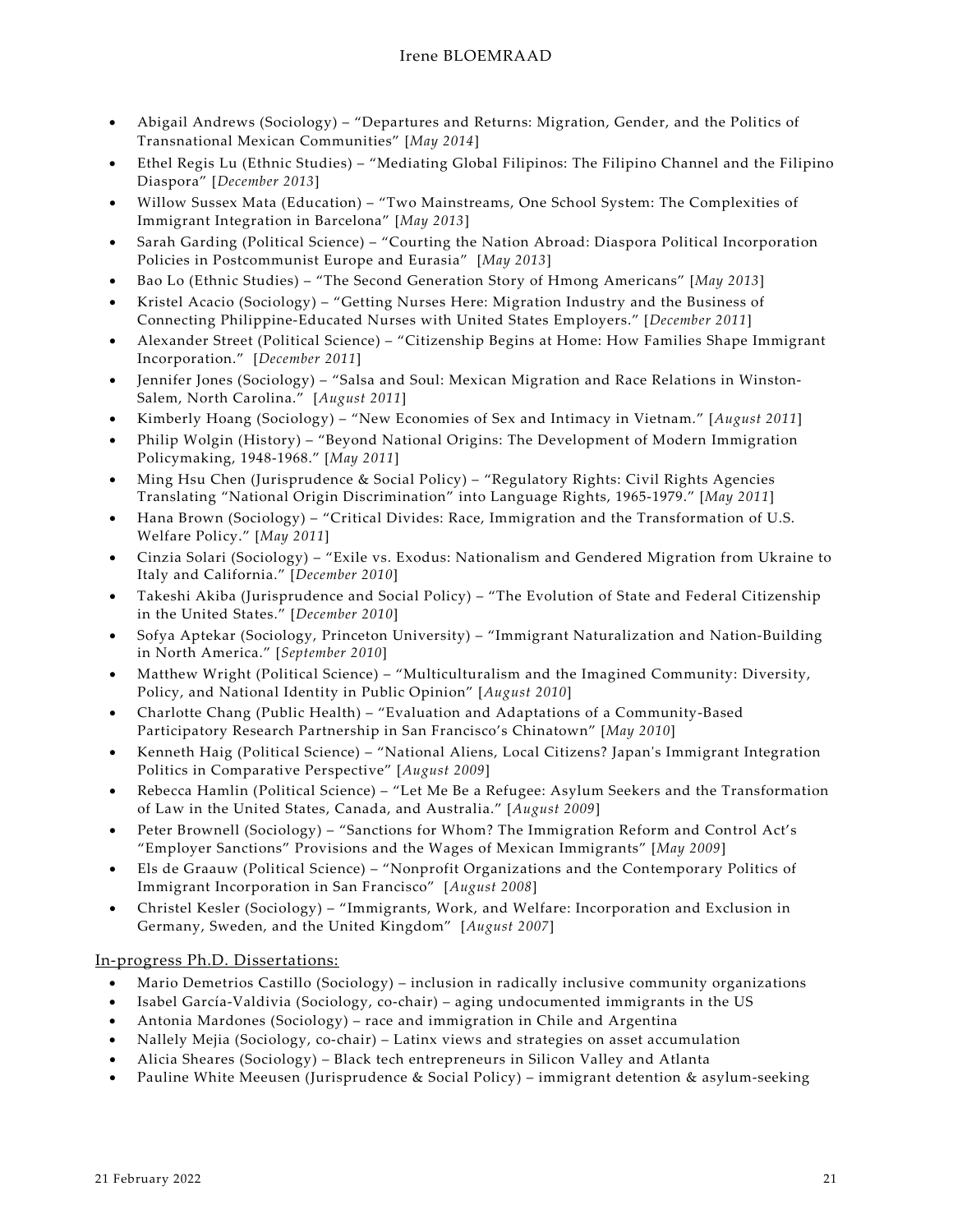M.A. Committee Member: *(*in Sociology, unless otherwise specified)*,* University of California, Berkeley

- Nadia Almasalkhi Transnational Political Inaction: The Demobilizing and Immobilizing Force of Political Socialization under Assad on the U.S.-Based Syrian Diaspora (Sociology, Fall 2022)
- Adriana P. Ramirez "La Promesa Nacional:" Young Return Migrants Negotiating Membership in Oaxaca, Mexico (Sociology, Spring 2020)
- Julia Schweers Perceptions of Citizenship among West African Immigrants in the U.S. (Institut für Soziologie, Friedrich-Schiller-Universität Jena, Germany, Spring 2019)
- Luis Edward Tenorio Legalization, Relief and Deportability: Unaccompanied Minors in the United States in the Obama and Trump Era (Sociology, May 2019)
- Boróka Bó Contextualizing Discrimination and Stereotypes through Socioeconomic and Demographic Processes (Sociology/ Demography, Spring 2018)
- Isabel García Valdiva Legal Power in Action: How Adult Children Mitigate the Effects of Parents' Legal Status (Fall 2017)
- Nallely Mejia Mexican Immigrant Couples and Food Negotiations Through Life Events (Fall 2017)
- Alicia Sheares Social Trust, Immigration, and the Workplace: The Effect of Having Immigrant Colleagues on Attitudes Towards Immigrants (Fall 2017)
- Leila Juzam Pucheu Crossing borders, re-signifying roles: Peruvian domestic worker women in Chile (Latin American Studies, Summer 2017)
- Adriana Ramirez "El Sueño Mexicano": Returning Migrant Youths' Adaptation Experience in Oaxaca, Mexico (Latin American Studies, Spring 2016)
- Esther Cho Revisiting Ethnic Niches for the Immigrant Community: A Comparative Analysis of Asian and Latino Undocumented Young Adults (Spring 2014)
- Dani Carrillo Beyond Meeting the Bar: Naturalization and Ethnic Exclusion in France (Fall 2013)
- Henry Jones Covering Immigration Stories (Journalism and IAS MA program, Fall 2011)
- Edwin Lin A State for Human Rights: Protecting Immigrants in Post-Apartheid South Africa (Fall 2010)
- Tamera Lee Stover Identity Framing of Pakistani Immigrants in the US (Summer 2009)
- Graham Hill Immigration politics in France (Summer 2009)
- Angela Fillingim Psychological aspects of Latino identity (Summer 2009)
- Catherine Barry Being All that You Can Be: The Effect of Military Service on Immigrant Veterans (Spring 2009)
- Colin Foard Migrants Transforming Suburbs. (Spring 2009) [Latin American Studies]
- Heidy Sarabia Organizing 'Below and to the Left': Differences in the Citizenship and Transnational Practices of Two Zapatista Groups (Spring 2008)
- Sarah Macdonald "Less Talk, More Meaning": Russian-Speaking Lesbians in the San Francisco Bay Area (Spring 2008)
- Alina Polyakova Soviet Identities and Entrepreneurial Paths: Ethnic and Disembedded Immigrant Entrepreneurs in the United States (Spring 2008)
- Kimberly Hoang Transnational Sex and Racialized Masculinities: Sex Work in Ho Chi Minh City (Fall 2007)
- Jordanna Matlon "Mangez Ensemble:" Pulling Weight and Pooling Tips in a Collectivized Restaurant. (Fall 2007)
- Rachel Best Situation or social problem: The influence of holidays and events on media coverage of homelessness. (Spring 2007)
- Oluwakemi Balogun Extended Identities: Assimilation and Transnational Engagement in Second-Generation Nigerian Immigrant Identity Formation (Spring 2007)
- Kristen Gray Comparing Immigrants' Labor Market Position in Europe (Spring 2007)
- Naomi Hsu Partisan Voting and Party Deflection: An Analysis of Voting on Immigration-related Roll Calls in the U.S. House of Representatives, 1986-1996 (Spring 2007)
- Laura Mangels Racial Identification in Brazil: Discrepancies between Observed and Self-Identified Race (Spring 2006)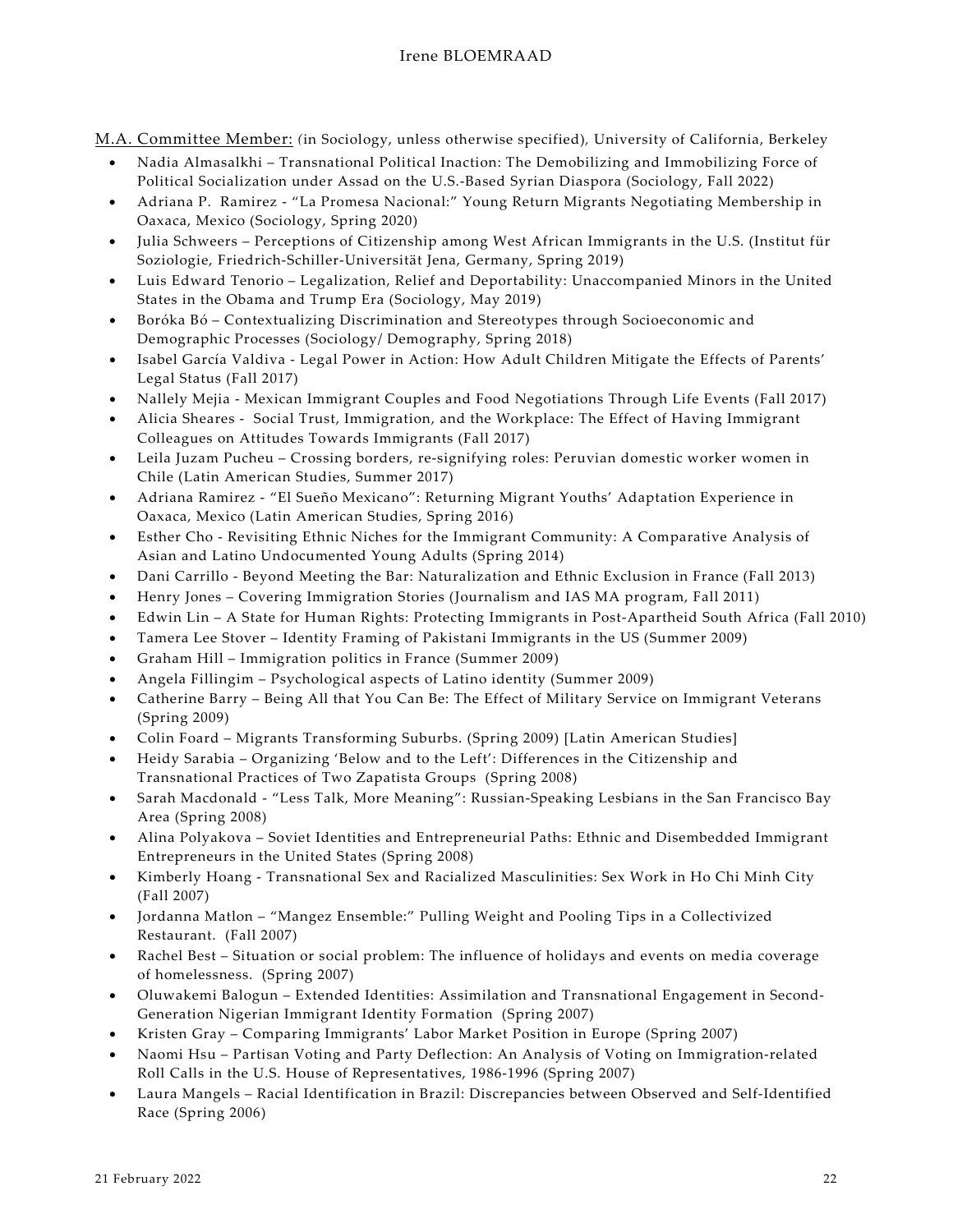- Tiffany Page Newspaper Coverage of Immigration During Three Periods: Proposition 187, Pre-September 11th and Post-September 11<sup>th</sup> (Fall 2004)
- Kristel Acacio Contracting Labor Migration: Philippine State Policy and International Migration Flows, 1969-2000 (Spring 2004)

### Undergraduate mentoring and advising:

*Undergraduate Research Apprentice Program,* University of California, Berkeley

- Jany Gao, Livier Gutierrez, Lucia Kuang, Annie Lin, Jinghan Liu, Vinh Luu, Ivy Ngo, Sam Quintanar – immigrant families' political socialization, spring 2008 – spring 2009
- Eric Tran civic engagement among Vietnamese immigrants, fall 2006
- Abril Diaz, Monica Guidino, Federico Pacheco intergenerational Mexican-American political socialization in families of mixed legal status, spring 2006

*IRLE Undocumented/Undergraduate Research Program,* University of California, Berkeley

• mentored 5 undocumented students with research and writing skills, 2020-21

*Summer Research Opportunities Program,* University of California, Berkeley

- Vanessa Cruz immigration, civic & political engagement, youth, summer 2007
- Robert Vargas immigration, social capital and urban studies, summer 2006
- Abril Diaz immigration, civic and political participation, borders, summer 2006
- Rocio Rosales race and stratification of Cuban sex workers, summer 2004

*Firebaugh Scholars Program,* University of California, Berkeley

• Armando Escalante Alvarez – ensuring minority students' success in STEM fields, fall 2017

*George Miller Scholars Program,* University of California, Berkeley

- Astrid Ackerman Congressional framing of undocumented migrants, summer 2012
- Martha Rocha higher education and religious beliefs, summer 2007

*Haas Scholars Program,* University of California, Berkeley

- Humberto Ortiz negotiating romantic relationships as an undocumented youth, 2012-13
- Geraldine Gomez undocumented students' academic resilience, 2011-12
- René Flores municipal responses to immigration, 2007-08

*McNair Scholar Mentor,* University of California, Berkeley

- Victor Vasquez Latino college students and on-line learning, 2020
- José Sato Bourdieu and Mexican immigrant families, 2008
- Brandon O'Diah job promotion among entry-level UPS workers, 2003-04

*Senior Thesis Advisor,* Sociology, Harvard University, Cambridge, MA

- Julia Discoll thesis on international adoption (China/Russia), 2001-2002
- Omolara Fatiregun thesis on black body image, 1999-2000
- Suzan Sandik thesis on Turkish immigrants' political perceptions, 1997-1998

# PROFESSIONAL SERVICE & AFFILIATIONS

## Service ~ professional & international:

| elected member, Council, Political Sociology section, American Sociological Association<br>Co-Chair, best article award committee, Political Sociology section, ASA | 2020-2023<br>2021 |
|---------------------------------------------------------------------------------------------------------------------------------------------------------------------|-------------------|
| past-Chair, International Migration section, American Sociological Association                                                                                      | 2021-2022         |
| Chair, International Migration section, American Sociological Association                                                                                           | 2020-2021         |
| Chair-elect, International Migration section, American Sociological Association                                                                                     | 2019-2020         |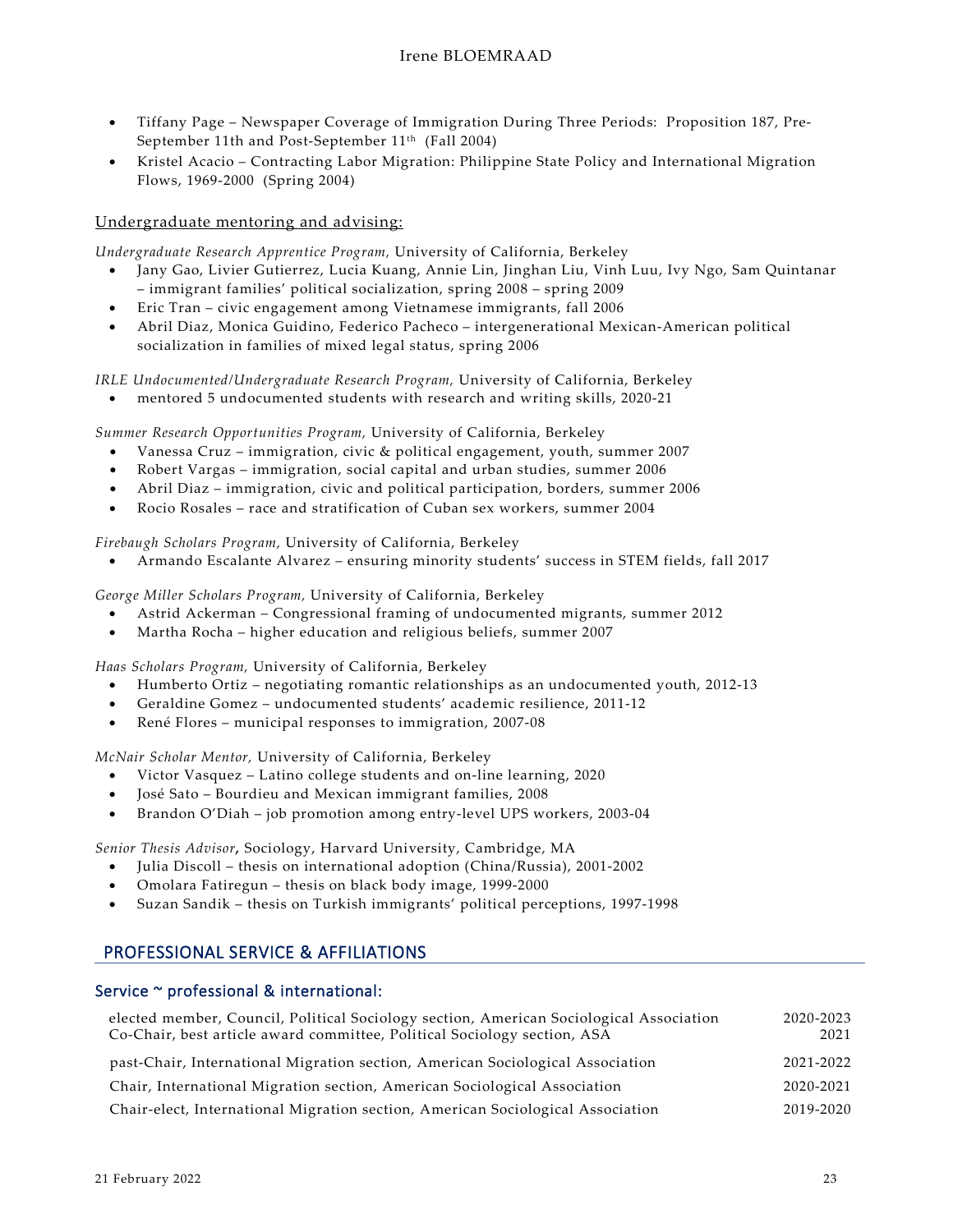| Co-chair, Committee on Professional Ethics, ASA<br>member, Committee on Professional Ethics, ASA                                                                                                                                                                                                                                                                                                                                                                | 2019<br>2017-2018                                                                                                  |
|-----------------------------------------------------------------------------------------------------------------------------------------------------------------------------------------------------------------------------------------------------------------------------------------------------------------------------------------------------------------------------------------------------------------------------------------------------------------|--------------------------------------------------------------------------------------------------------------------|
| participant & speaker, Workshop on Forced Migration Research<br>U.S. National Academies of Science, Washington, DC                                                                                                                                                                                                                                                                                                                                              | 2019                                                                                                               |
| Chair, best article award committee, Citizenship and Immigration section, APSA                                                                                                                                                                                                                                                                                                                                                                                  | 2017                                                                                                               |
| Regional Co-Chair, Bay area, Scholars Strategy Network<br>http://www.scholarsstrategynetwork.org/                                                                                                                                                                                                                                                                                                                                                               | 2015-16                                                                                                            |
| member, Committee on the Integration of Immigrants into American Society<br>U.S. National Academies of Science, Washington DC                                                                                                                                                                                                                                                                                                                                   | 2014-2015                                                                                                          |
| Advisory Board member<br>EUDO Observatory on Citizenship, European University Institute, Florence, IT<br>Scientific Advisory Committee member                                                                                                                                                                                                                                                                                                                   | 2014-present                                                                                                       |
| Centre for the Study of Democratic Citizenship, McGill University, Montreal                                                                                                                                                                                                                                                                                                                                                                                     | 2013-2016                                                                                                          |
| Advisory Committee, Erasmus Mundus Master Program in Migration Studies (EU)                                                                                                                                                                                                                                                                                                                                                                                     | 2013-2016                                                                                                          |
| Member, selection committee of the Thomas & Zaniecki Best Book Award<br>International Migration section, American Sociological Association                                                                                                                                                                                                                                                                                                                      | 2012                                                                                                               |
| Advisor Board member, Ethnic Minority British Election Survey, UK                                                                                                                                                                                                                                                                                                                                                                                               | 2010-2012                                                                                                          |
| elected member, Committee on Committees, American Sociological Association                                                                                                                                                                                                                                                                                                                                                                                      | 2009-2011                                                                                                          |
| chair, conference organizing committee, "Making Connections" [for ASA IM section]                                                                                                                                                                                                                                                                                                                                                                               | 2009                                                                                                               |
| elected member, Council, International Migration section, American Sociological Association                                                                                                                                                                                                                                                                                                                                                                     | 2007-2010                                                                                                          |
| Committee member, Best Student Paper Award<br>ASA International Migration Section                                                                                                                                                                                                                                                                                                                                                                               | 2001-2002                                                                                                          |
| Student Representative, Council, ASA International Migration Section                                                                                                                                                                                                                                                                                                                                                                                            | 2000-2001                                                                                                          |
| Graduate Student Representative<br>Weatherhead Center for International Affairs Executive Committee                                                                                                                                                                                                                                                                                                                                                             | 1999-2000                                                                                                          |
| Service ~ UC-Berkeley:                                                                                                                                                                                                                                                                                                                                                                                                                                          |                                                                                                                    |
| Director and Thomas Garden Barnes Chair in Canadian Studies                                                                                                                                                                                                                                                                                                                                                                                                     | $2012$ – present                                                                                                   |
| Director, Berkeley Interdisciplinary Migration Initiative, UCB                                                                                                                                                                                                                                                                                                                                                                                                  | $2017$ – present                                                                                                   |
| Director of Undergraduate Studies, Sociology, UCB                                                                                                                                                                                                                                                                                                                                                                                                               | Spring 2022                                                                                                        |
| Chair, Sociology search committee, UCB                                                                                                                                                                                                                                                                                                                                                                                                                          | 2021                                                                                                               |
| member, American Cultures curriculum committee of COCI, UCB                                                                                                                                                                                                                                                                                                                                                                                                     | $2017 - 2019$                                                                                                      |
| Advisory Committee, Institute for International Studies, UCB<br>Advisory Committee, Institute for Governmental Studies, UCB<br>Member, advisory committee, Designated Emphasis in Dutch Studies, UCB<br>Advisory Committee, Institute for Research on Labor & Employment, UCB<br>Executive Committee, Berkeley Population Center, UCB<br>Member, Graduate Group in Sociology and Demography, UCB<br>Executive Committee, Center for Latino Policy Research, UCB | 2020-present<br>2006-13, 2018-present<br>2013-present<br>2008-present<br>2006-present<br>2003-present<br>2006-2016 |
| Search Committee, Director of Institute of Governmental Studies, UCB                                                                                                                                                                                                                                                                                                                                                                                            | 2006-2007, 2019-2020                                                                                               |
| Member, Committee on Academic Progress, Sociology, UC-Berkeley                                                                                                                                                                                                                                                                                                                                                                                                  | 2018-20                                                                                                            |
| Member, Graduate Admissions Committee, Sociology, UC-Berkeley                                                                                                                                                                                                                                                                                                                                                                                                   | 2017-18                                                                                                            |
| Chair, Graduate Admissions Committee, Sociology, UC-Berkeley                                                                                                                                                                                                                                                                                                                                                                                                    | 2015-16                                                                                                            |
| Chair, Graduate Placement workshop, Sociology, UC-Berkeley                                                                                                                                                                                                                                                                                                                                                                                                      | 2014-15                                                                                                            |
| member, Social Sciences Dean's Task Force on Diversity, UC-Berkeley                                                                                                                                                                                                                                                                                                                                                                                             | 2014                                                                                                               |
| Advisor Board member, Haas Scholars Program, UC-Berkeley                                                                                                                                                                                                                                                                                                                                                                                                        | 2013, 2014                                                                                                         |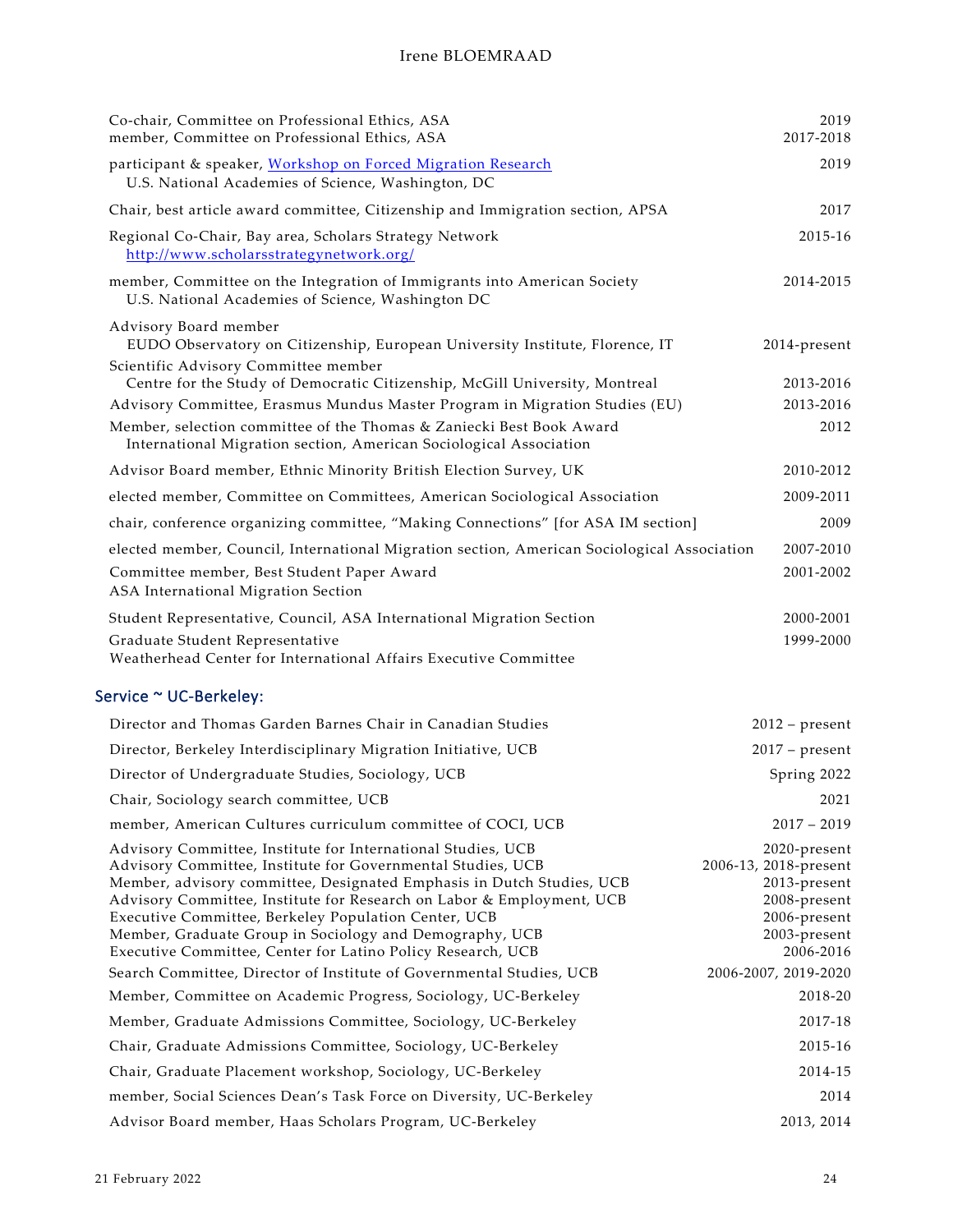| Search Committee, Democracy and Diversity cluster, UCB                                                                                                                                            | 2006-2009, 2012-14                  |
|---------------------------------------------------------------------------------------------------------------------------------------------------------------------------------------------------|-------------------------------------|
| Faculty Advisor for GSI Affairs, Department of Sociology, UC-Berkeley                                                                                                                             | 2012-2014                           |
| Search Committee, D-Lab director, UCB                                                                                                                                                             | 2013                                |
| Associate Chair, Department of Sociology, UC-Berkeley                                                                                                                                             | 2010-2012                           |
| Undergraduate Faculty Advisor, Department of Sociology<br>Department of Sociology, University of California, Berkeley                                                                             | 2004-09, 2010-12                    |
| Member, UC-Berkeley Committee on Courses of Instruction (COCI)                                                                                                                                    | 2010-2012                           |
| Advisory Board member, Immigration Research and Policy Initiative<br>Chief Justice Earl Warren Institute on Race, Ethnicity and Diversity<br>Boalt Law School, University of California, Berkeley | 2007-2012                           |
| Advisory Committee, Institute of Governmental Studies, UCB<br>Executive Committee, Portuguese Studies Program, UCB<br>Advisory Committee, Survey Research Center, UCB                             | 2006-2012<br>2003-2012<br>2008-2010 |
| Search Committee, Director of Institute of Governmental Studies, UCB                                                                                                                              | 2006-2007                           |

## Affiliations:

| 2019-present                                                                                               |
|------------------------------------------------------------------------------------------------------------|
| Senior Fellow, Successful Societies Program, Canadian Institute for Advanced Research (CIFAR)<br>2014-2019 |
| 2007-2018                                                                                                  |
| 2003-2012                                                                                                  |
| July 2012                                                                                                  |
| 2009-2010                                                                                                  |
| 2006-present                                                                                               |
| 2002-present                                                                                               |
| 1996-present                                                                                               |
| 2013-2018                                                                                                  |
| 2012-2013                                                                                                  |
| 2011-2012                                                                                                  |
| 2000-2007                                                                                                  |
| 2000-2002                                                                                                  |
| 1999-2003                                                                                                  |
| 1998-2003                                                                                                  |
|                                                                                                            |

## Consulting editor/ Editorial Review Board / Advisory Board:

| 2012-present |
|--------------|
| 2013-present |
| 2013-present |
| 2017-present |
| 2018-present |
| 2018-2020    |
| 2009-2011    |
|              |

## Reviewer for:

### Journals:

*American Journal of Sociology, American Political Science Review, American Review of Canadian Studies, American Sociological Review, Canadian Journal of Political Science, Canadian Journal of Sociology, Citizenship Studies, Comparative Political Studies, Contexts, Demography, DuBois Review, Ethnic and Racial Studies, Ethnicities, European Journal of Political Research, European Sociological Review, Industrial Relations,*